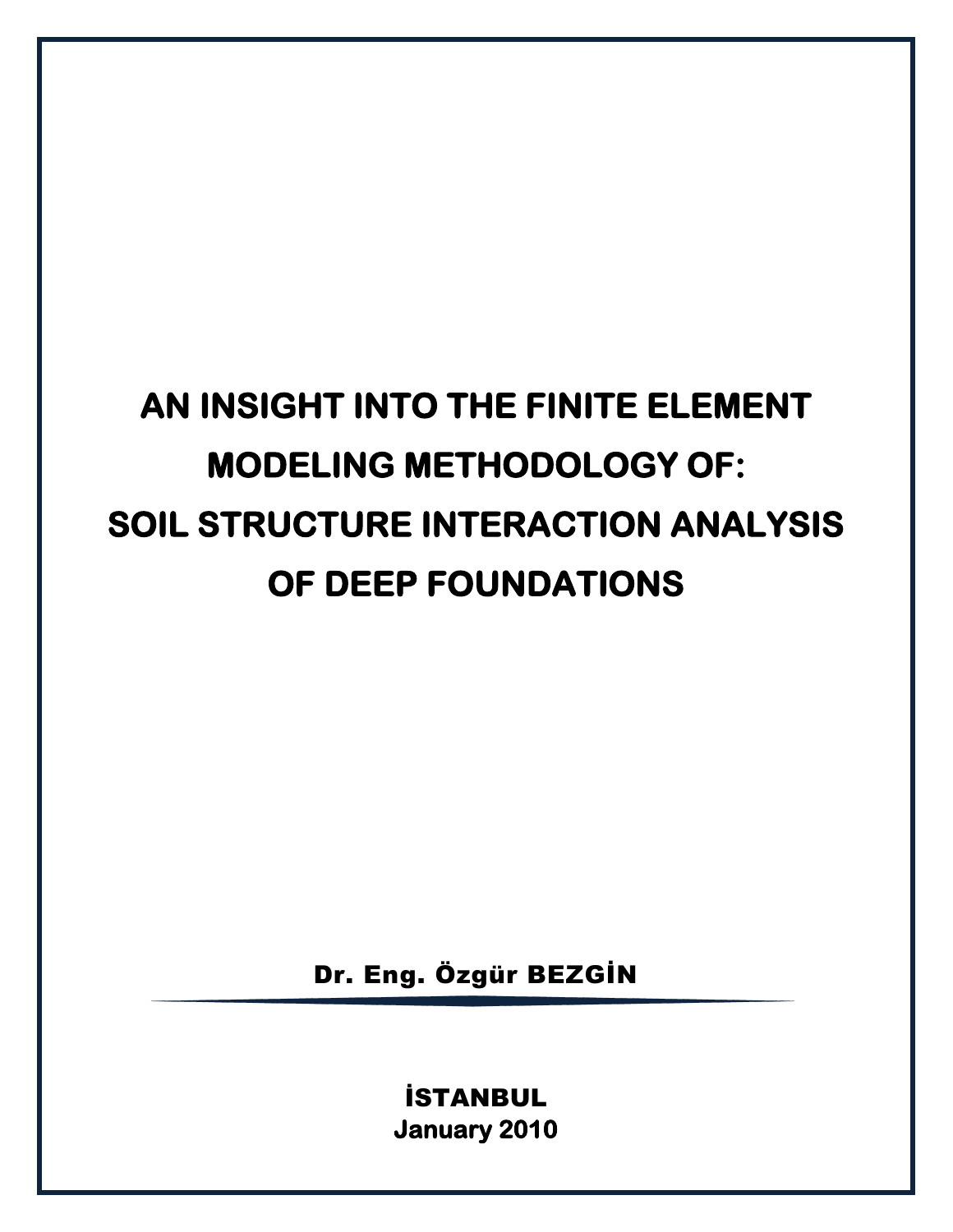# **TABLE OF CONTENTS**

| 1.1   |                                                                     |  |
|-------|---------------------------------------------------------------------|--|
|       |                                                                     |  |
|       |                                                                     |  |
|       |                                                                     |  |
|       |                                                                     |  |
|       | 1.1.3 Modeling Surface Interaction Between the Soil and the Shaft10 |  |
|       |                                                                     |  |
|       |                                                                     |  |
| $1.2$ |                                                                     |  |
|       |                                                                     |  |
|       | 1.2.2 Generation of 3D Finite Element Soil-Shaft Continuum Model18  |  |
|       |                                                                     |  |
|       |                                                                     |  |
|       |                                                                     |  |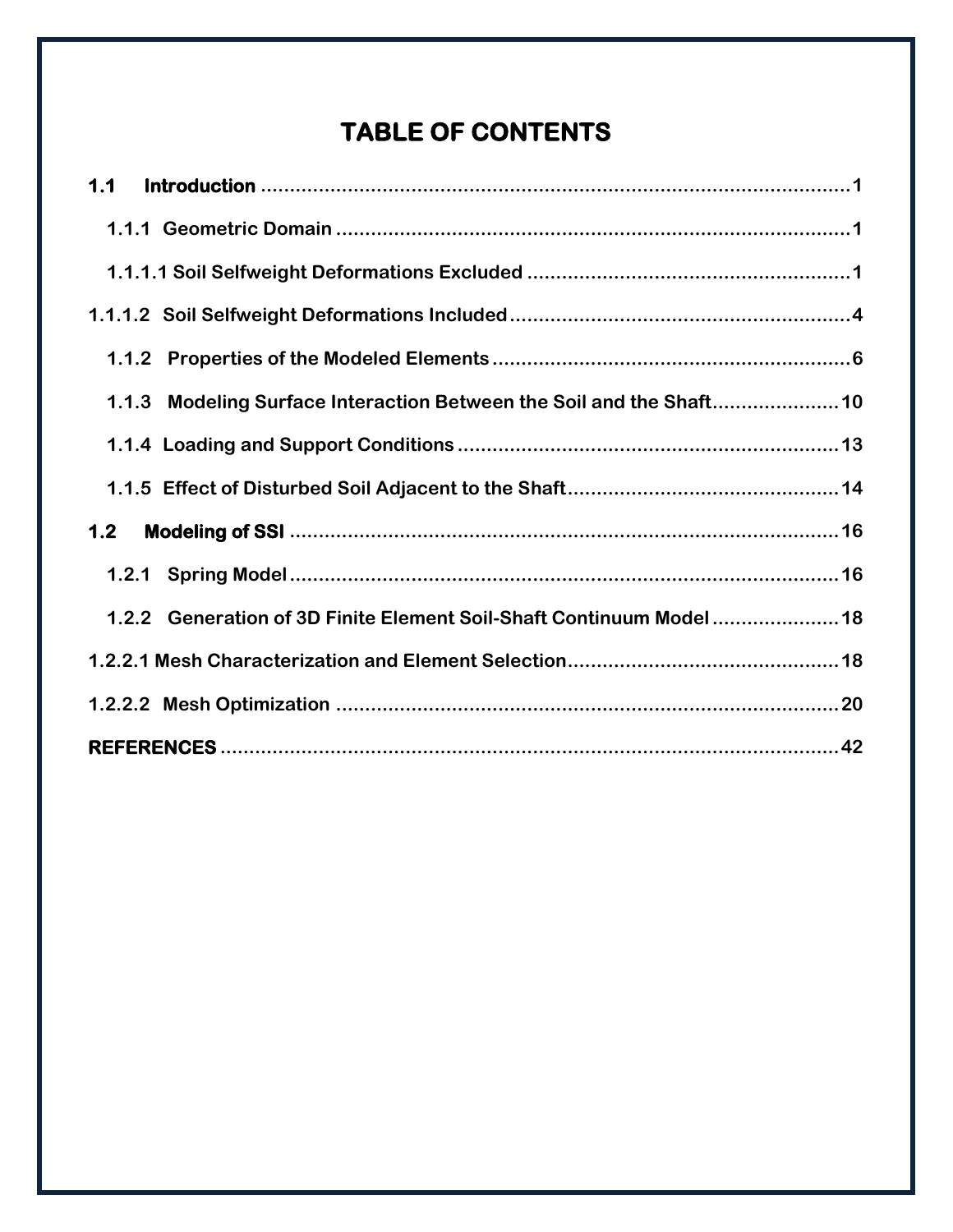# **DEVELOPMENT OF THE FINITE ELEMENT MODEL**

# <span id="page-2-0"></span>**1.1 Introduction**

**In order to create valid model to represent a shaft-soil system, the nature of the soilstructure interaction (SSI) has to be carefully evaluated. The developed model should include all the parameters that influence the lateral response of the soil-shaft system. In addition, the physical characteristics of the system should be defined. The physical characteristics cover a wide range that includes:**

- **Geometric domain.**
- **Physical properties of the modeled elements.**
- **Interactions between the elements.**
- **Loading and support conditions.**
- **Possible geometric or physical imperfections.**

**Two FE models were created for evaluating drilled shaft response due to lateral loads. These models are a 3D continuum model and simplified shaft-spring model based on the Winkler beam theory. Both models will be discussed in detail in this chapter.**

# <span id="page-2-1"></span>**1.1.1 Geometric Domain**

# <span id="page-2-2"></span>**1.1.1.1 Soil Selfweight Deformations Excluded**

**The first step to create a SSI model is to define the geometric domain of the SSI system so that the physical interactions can be defined within this domain. Although the radial extension of the soil around the shaft can be considered infinite compared to shaft dimensions, the effective soil zone (E) that participates in the soil resistance**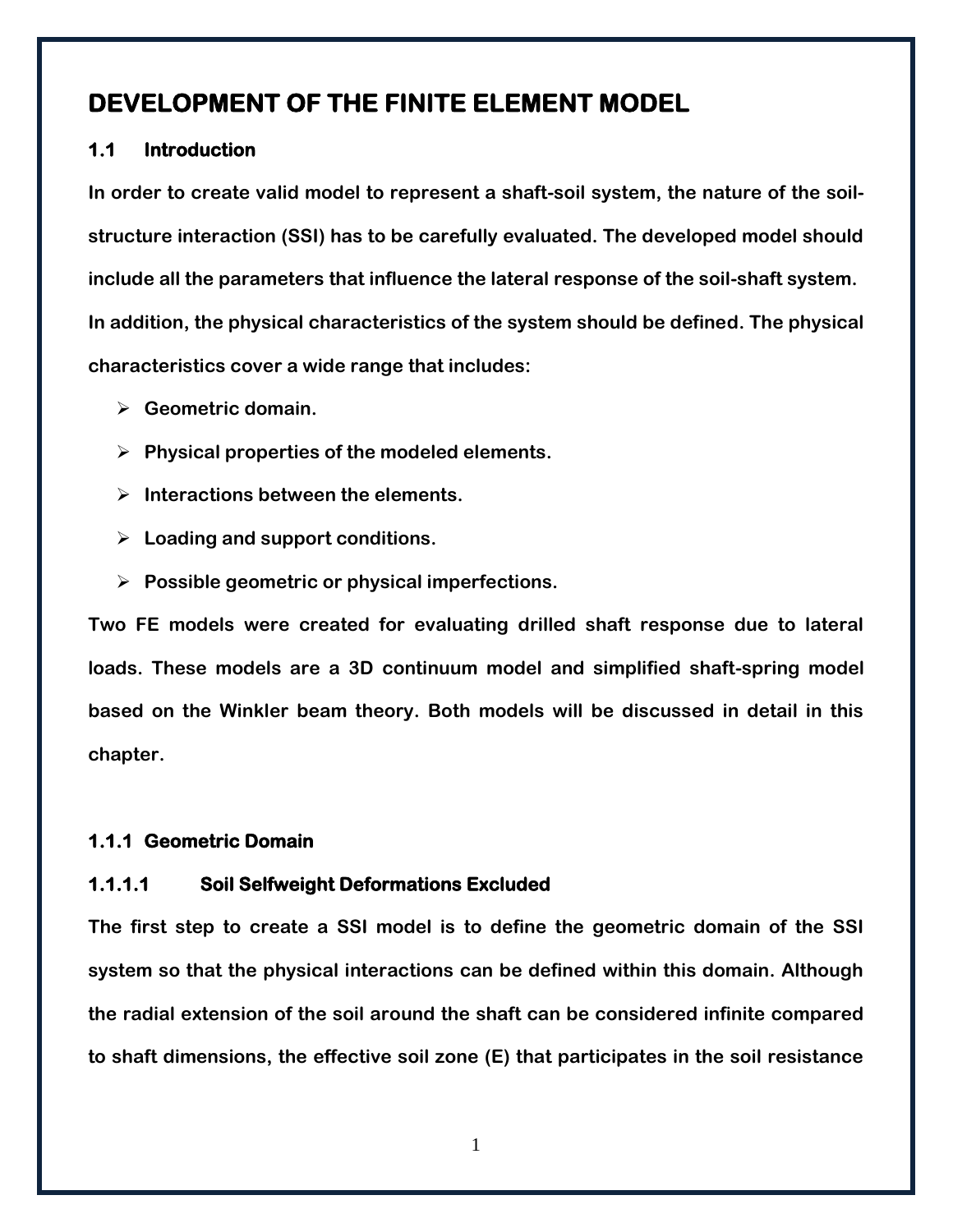**around the shaft is finite as shown in figure 1.1. Therefore the effective soil that needs to be considered within the SSI model should be defined and properly modeled.**



**Figure 1.1 – Infinite soil extension and finite representation through modeling.**

**The model developed to represent SSI includes two elements: 1) Drilled shaft and 2) Surrounding soil. These two elements interact with each other thorough an interface that includes shaft and soil surfaces where normal and shear forces are transferred. The physical domain of SSI includes a bounded drilled shaft and an unbounded soil medium. The drilled shaft has a defined geometry, which can be easily implemented within the model. However, the extent of soil that needs to be included within the model requires an approximate representation.** 

**The lateral load capacity of a shaft-foundation results from:** 

- **The bending behavior of the shaft.**
- **Load-displacement characteristics of the soil (p-y curves).**

**Secondary effects due to interface friction, Poisson's ratio, soil shear coupling, and soil confinement.**

**The bending behavior of the shaft is defined by:** 

- **Elastic modulus**
- **Moment of inertia**
- **Support conditions**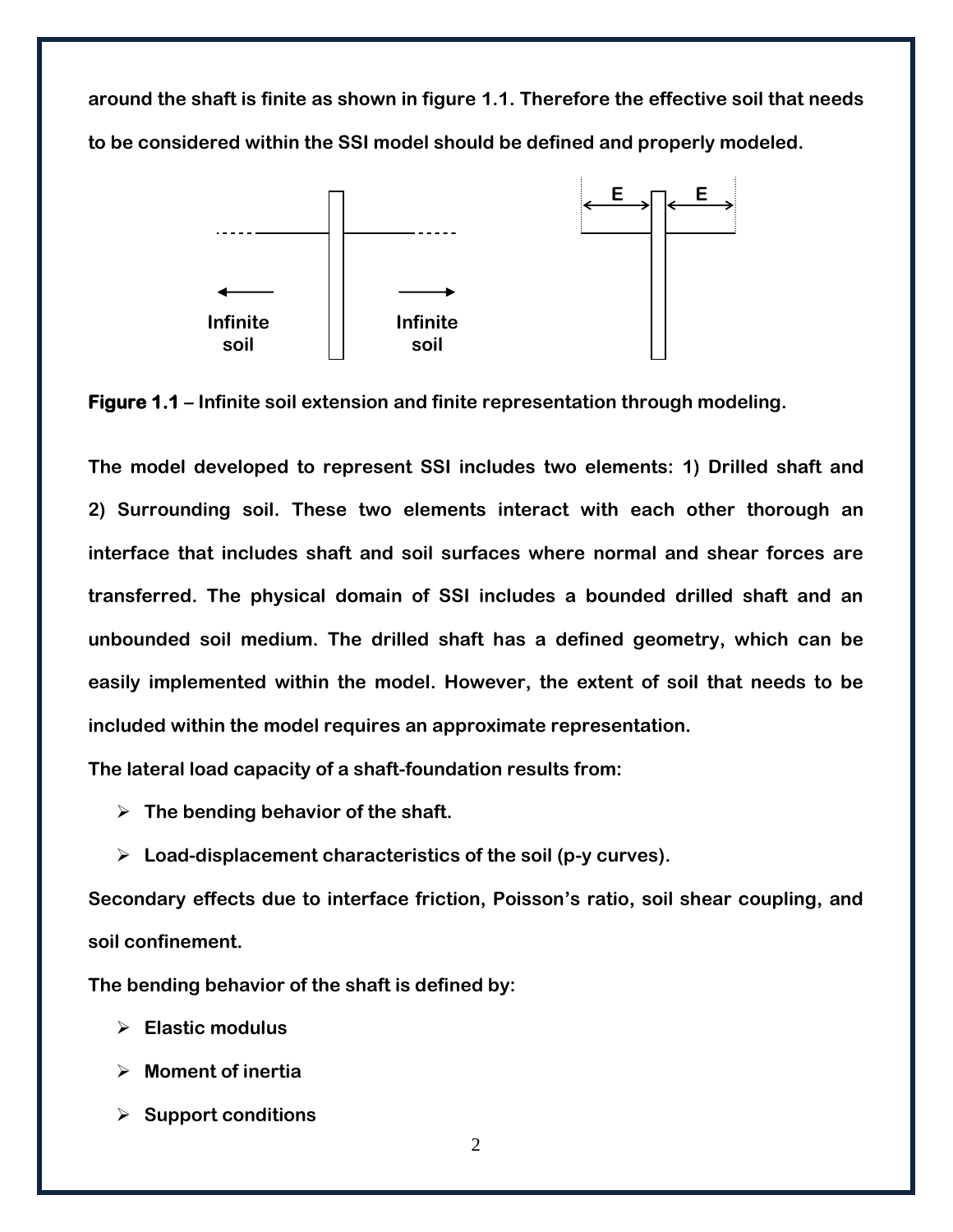**The elastic modulus and the moment of inertia of the shaft are independent from the surrounding soil. However, the boundary conditions of the shaft are dependent on the soil. Although the drilled shaft usually has some type of support at the base, it will be assumed for now that the shaft is supported by soil only i.e. there is no rock socket. Therefore the only radial and longitudinal support comes from the soil. Under a lateral load, the shaft will deflect causing a curvature along the shaft thus creating resistance due to bending as shown in figure 1.2. The primary role of the soil in lateral resistance of the shaft is that the soil acts as a continuous and variable support along the shaft depth that is critical for determining the shaft curvature.** 



**Figure 1.2 – Shaft deflections and curvatures under lateral loads.**

**The soil stiffness and the shaft stiffness are the two factors that affect the curvature of the shaft and define the lateral strength of the soil-shaft system.** 

**The curvature of the shaft under same loading conditions but in different soil media with different strength parameters will also be different. Thus the curvature of the shaft is a result of the interaction between the soil and shaft, which is based on their**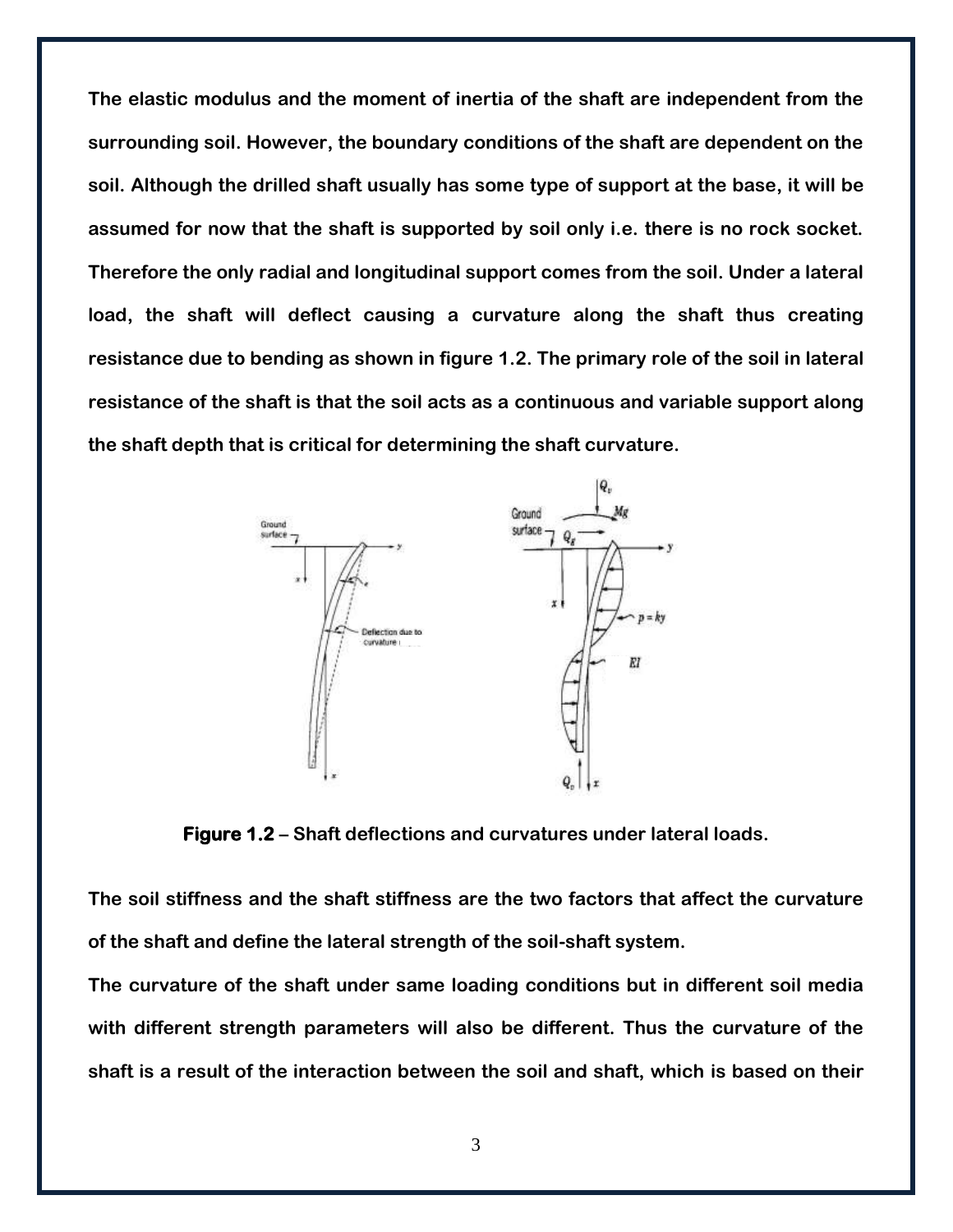**relative stiffness. The effective extent of the soil that should be included in the model will be evaluated through a series of models with varying soil extensions.** 

## <span id="page-5-0"></span>**1.1.1.2 Soil Selfweight Deformations Included**

**The other factor that influences the soil-structure behavior is the soil selfweight deformations. The confining effects of the soil due to its self-weight have rarely been evaluated in SSI models. Figure 1.3(a) and figure 1.3(b) show the plan and profile distribution of the confining pressure around the shaft.** 





**a) Cross-section of the shaft and the radial soil pressure.**

**b) Finite soil representation.**

**Figure 1.3 – Confining pressure due to soil selfweight deformations.**

**The soil behavior in its unsupported state is much like in the case of a soil retained by a retaining wall, where the soil mass behind the wall is within the danger of partial collapse under its own weight without the wall. Soil can be considered as a continuum and the stress distribution is very much dependent on the state of neighboring regions within this continuum. If the structural continuity is disturbed in any way within this continuum, the state of stress within could lead to a state of imbalance because every unit of soil is a support to the neighboring soil units. The shear strength of a soil mass is the resistance per unit area against sliding along internal**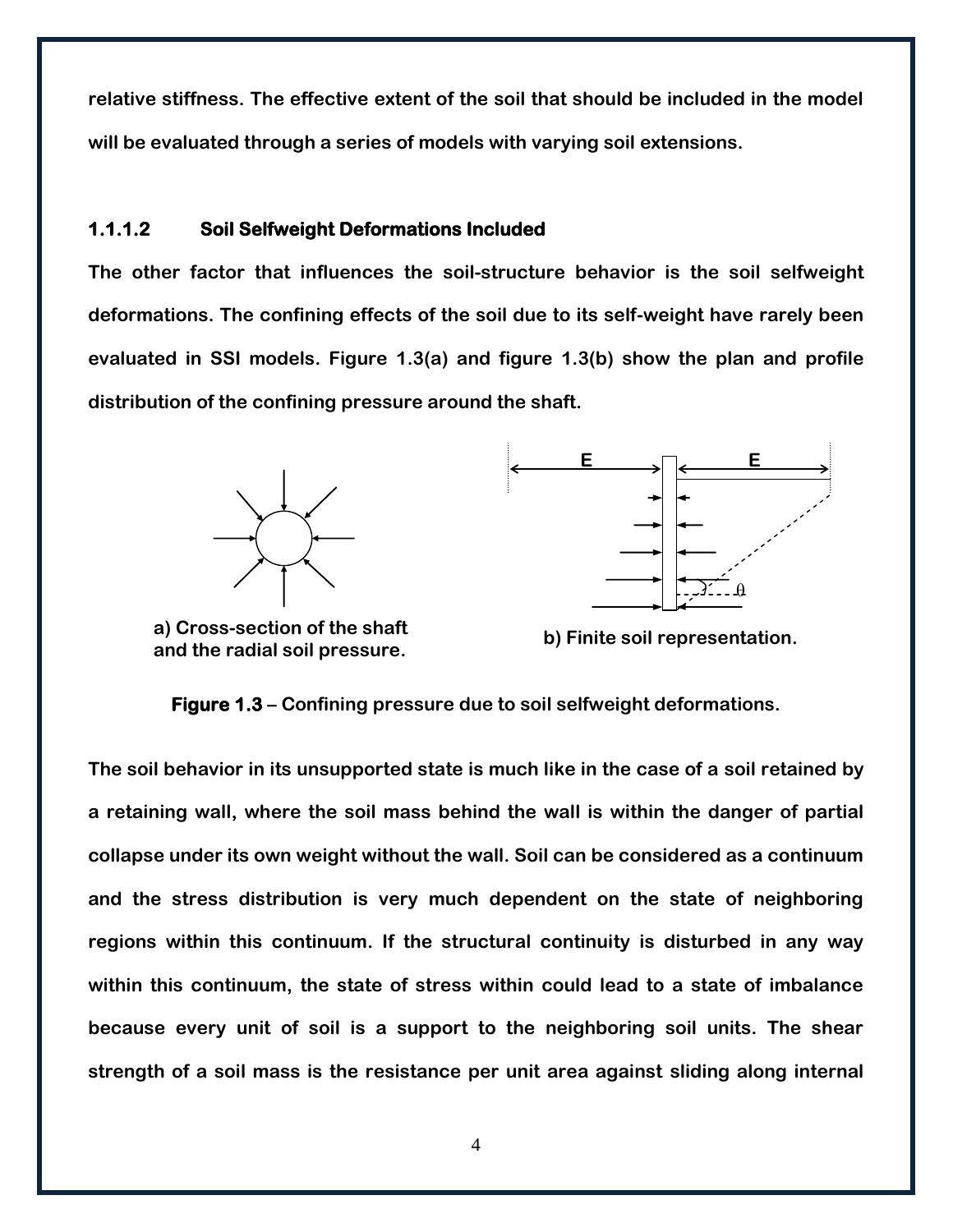**planes. Figure 1.4(a) shows the biaxial state of stress of a unit volume of soil element under its own weight and figure 1.4(b) shows the Mohr-Coulomb failure criteria.** 



**Figure 1.4 – Biaxial state of stress and Mohr-Coulomb failure criteria for soil.**

Under the influence of stresses caused by the soil selfweight  $\sigma_1$  and the resulting horizontal stress  $\sigma_{\text{2}}$  which is related to the vertical stress through  $\sigma_{\text{2}}$ =K<sub>0</sub>.  $\sigma_{\text{1}}$ , the **resulting state of stress in a plane at some point within the soil is such that the shear stress within the plane is equal to the resisting friction force that is created by the normal stress within the plane. The shear strength** τ **is given by:**

$$
\tau = c + \sigma \tan \varphi \tag{1}
$$

Where  $\phi$  is the angle of internal friction, c is the cohesion, and tan $\phi$  is the friction **constant of the soil. When the horizontal stresses are overcome by the vertical stresses due to selfweight, collapse occurs. Retaining walls are built to provide the strength needed to achieve the necessary lateral stresses within the soil. In the case of soil continuum the neighboring soil units mutually provide this extra strength. Thus if a hole is drilled in the soil, the lateral support is lost and collapse may occur.**

5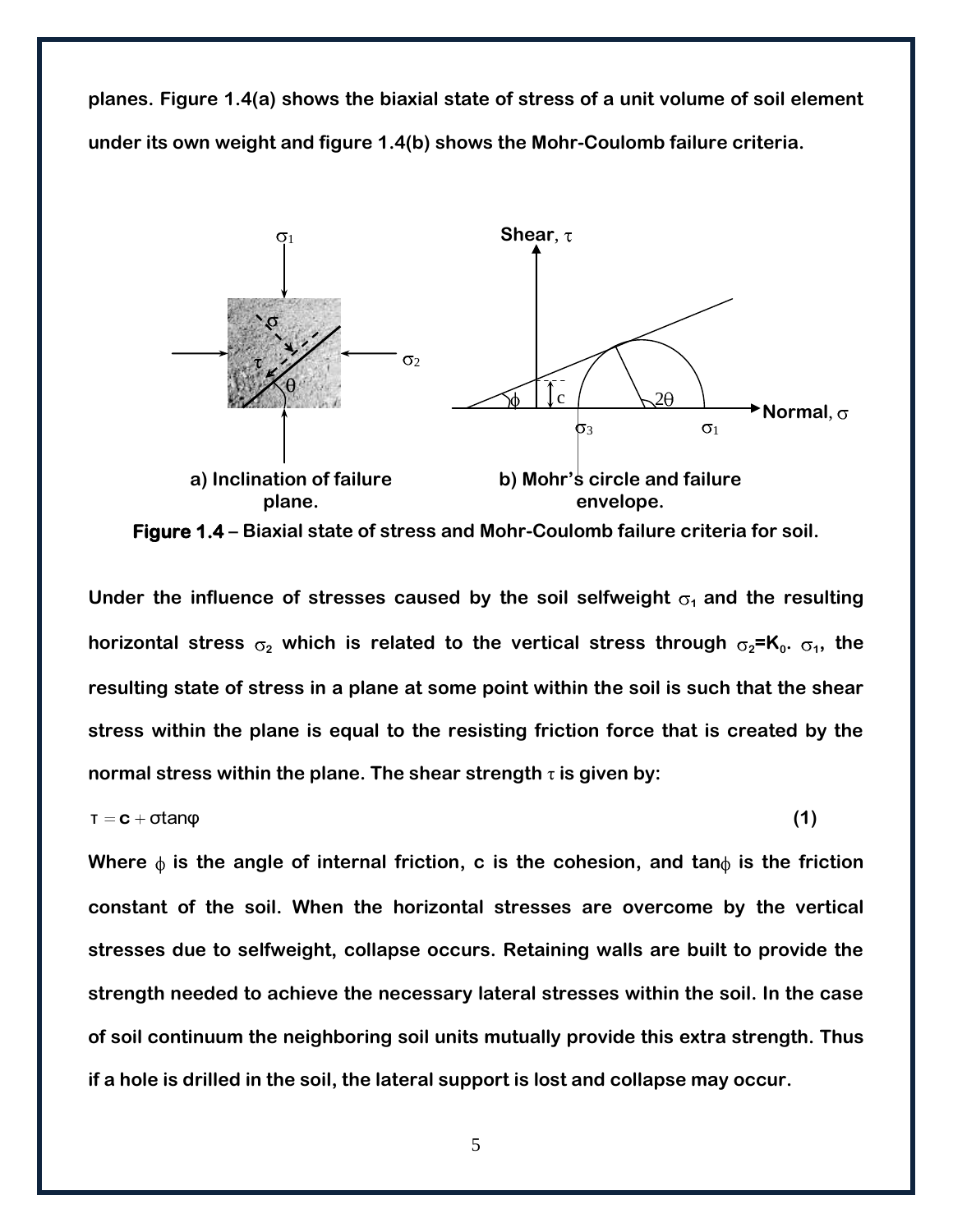The critical plane where the sliding can occur makes an angle  $\theta$  with the horizontal that can be related to  $\phi$  through:

$$
\theta = 45 + \varphi/2 \tag{2}
$$

**The soil volume that should be included in the model where the soil selfweight**  deformations and the resulting confining stresses are effective depends on  $\phi$  which is **a property of the soil. From figure 1.3(b) it is seen that the effective soil volume for confinement is related to the critical plane inclination according to the following relationship, where L is the depth of the shaft:**

$$
E = L\cos\theta = L\cos(45 + \phi/2) \tag{3}
$$

**The mass of soil above this plane has the potential to slide and confine the drilled shaft, thus the soil volume that extends an amount E radially should provide the necessary domain to analyze the effect of selfweight deformations.**

**This effective soil volume will be validated through various models with different soil extensions.**

#### <span id="page-7-0"></span>**1.1.2 Properties of the Modeled Elements**

**The SSI model includes two elements: the shaft and the soil. The drilled shaft is made of concrete. The concrete in the drilled shaft is standard Type-I Portland Cement, sand and gravel concrete with the following properties based on ACI code evaluations:**

$$
f_c = 4000 \text{psi}
$$
  
\n $f_t = 7.5\sqrt{f_c} = 474 \text{psi}$   
\n $w_c = 145 \text{pcf}$   
\n $v = 0.25$   
\n $E_c = 33w_c^{1.5}\sqrt{f_c} = 57000\sqrt{f_c} \approx 3.600.000 \text{psi}$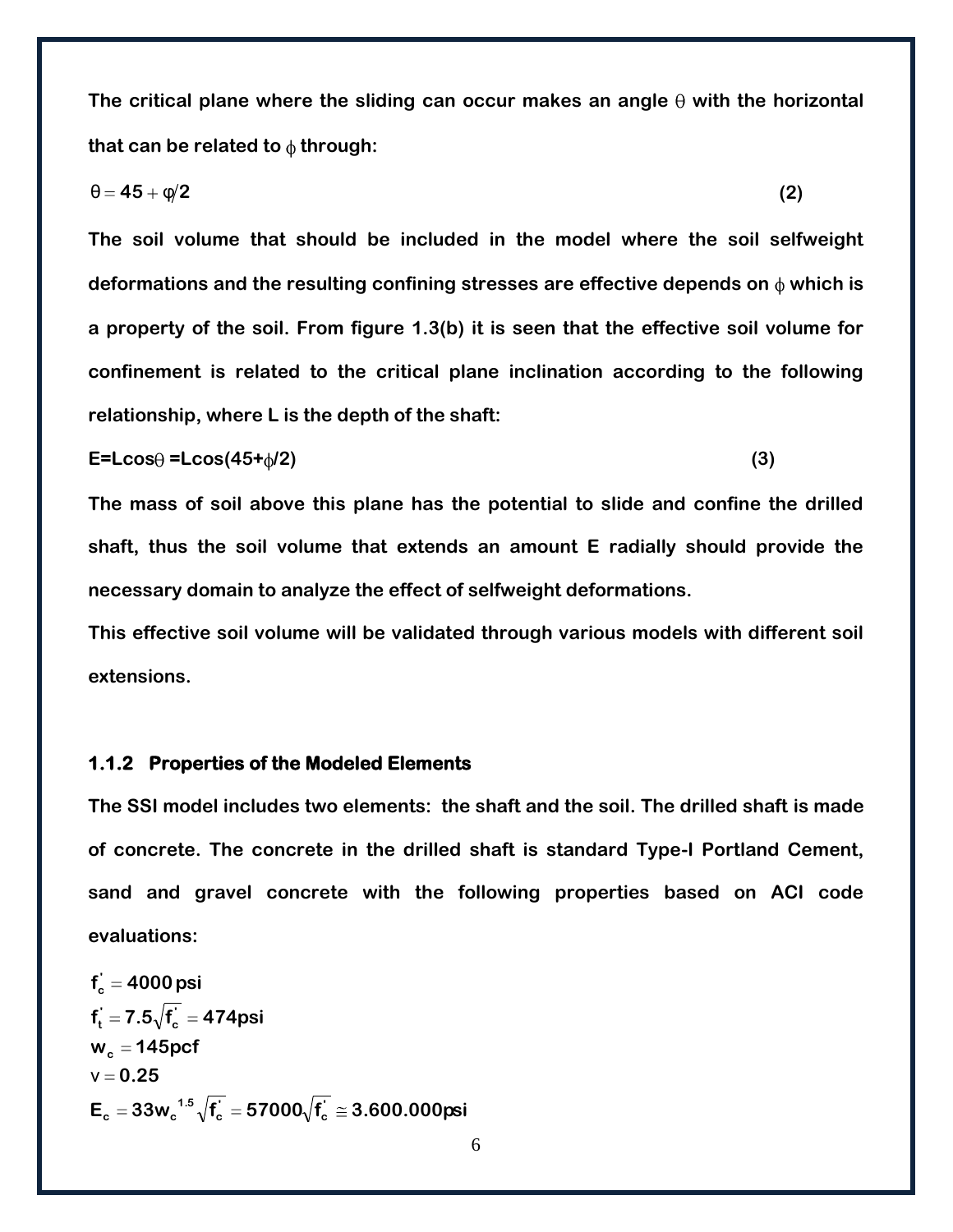**The concrete stress strain behavior is shown in figure 1.5 where the linear-elastic behavior terminates at a strain level of 0.0005 after which the strain-hardening region remains linear until compressive failure at a strain level of 0.003. Under tension the response remains linear until at a strain level of 0.0001 at which rupture occurs.**





**The soil used in the FE model is dry-sand. The relevant parameters of the sand are highly variable due to their dependence on its void ratio, and particle characteristics such as roundness and angularity.** 

**The void ratio, e, of soil is used to characterize the level of compactness of the soil. It is defined as:**

$$
e = V_{\rm v}/V_{\rm s} \tag{4}
$$

Where V<sub>v</sub>= volume of voids within a unit volume of soil

 **Vs= volume of solid within a unit volume of soil**

**The unit weight, internal angle of friction, and the coefficient of subgrade modulus are dependent on these characteristics. The unit weight of the soil could vary between 100 pcf for loose sand with void ratio e=0.8 to 130 pcf for dense sand with e=0.45.**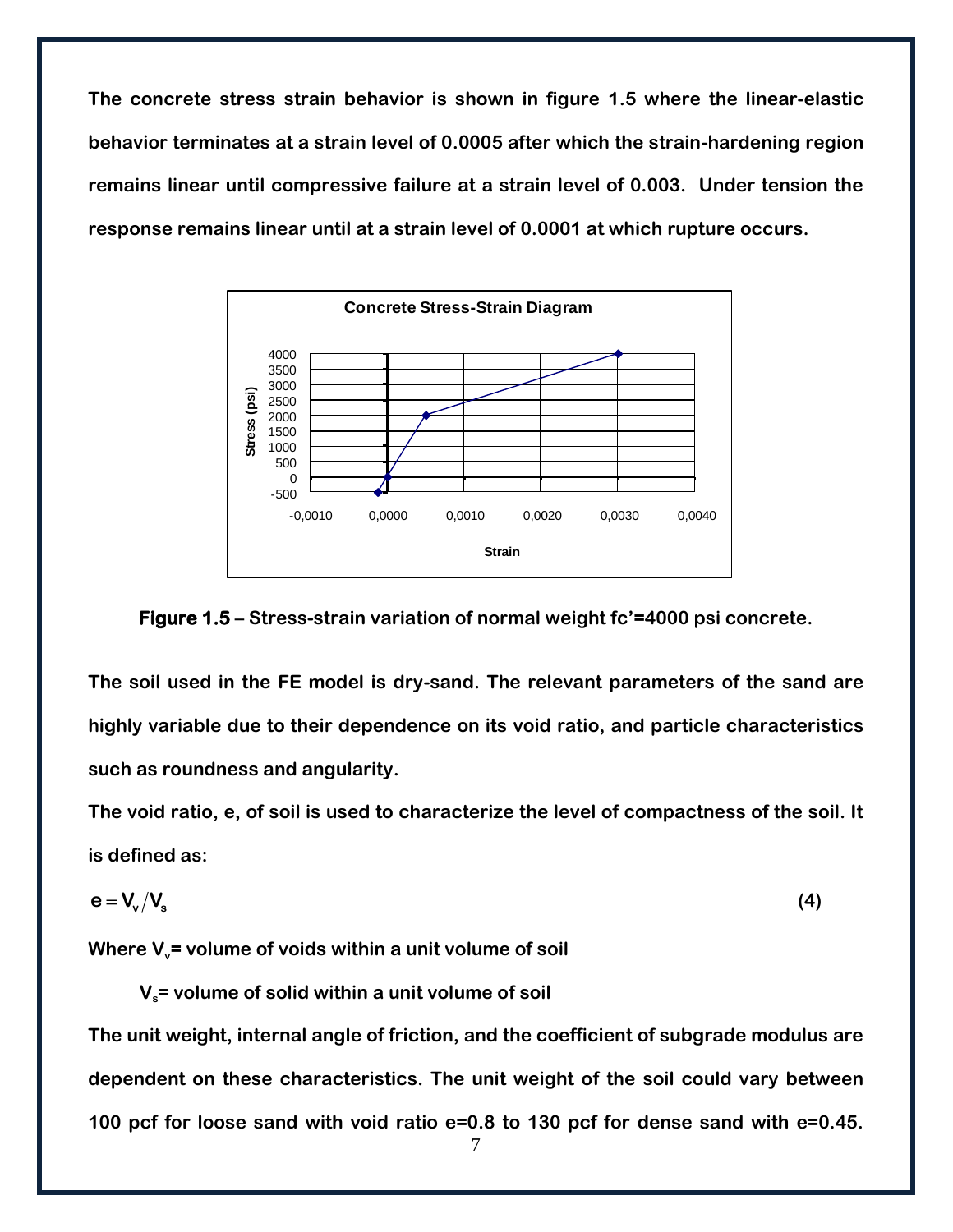**Also angular sands tend to have a higher unit weight than round sands due to lower void ratios because they can achieve a much better compactness compared to round grained sands.** 

**The friction angle is dependent on particle geometry and void ratios as well. Table 3.1 provides friction angle values for sand with different composition.**

| <b>Soil Type</b>            | $\Phi$ (deg) | e   |
|-----------------------------|--------------|-----|
| <b>Sand: Rounded grains</b> |              |     |
| Loose                       | 27-30        | 0.8 |
| <b>Medium</b>               | 30-35        | 0.6 |
| <b>Dense</b>                | 35-38        | 0.4 |
| <b>Sand: Angular grains</b> |              |     |
| Loose                       | 30-35        | 0.8 |
| <b>Medium</b>               | 35-40        | 0.6 |
| Dense                       | 40-45        | 0.4 |

**Table 1.1 – Variation of friction angle with soil type and compactness (Das, 1998)**

**The majority of the FE models for cohesionless soil evaluated in this study were for dense dry sand with the following properties:**

 $3 - 96$  A  $\frac{\text{Li}_2}{\text{H}}$   $\frac{1}{4}$  $\textbf{n}_\textsf{h} =$  50lb $/$ in $^3 =$  86.4kip $/$ ft **3 s w 125lb/ft**  $\varphi = 36^\circ$  $v = 0.3$ 

**The elastic modulus of the soil was assumed to vary linearly with depth and the value of the rate of change in modulus with depth (i.e. coefficient of subgrade modulus) was selected from the diagram shown in figure 1.6.**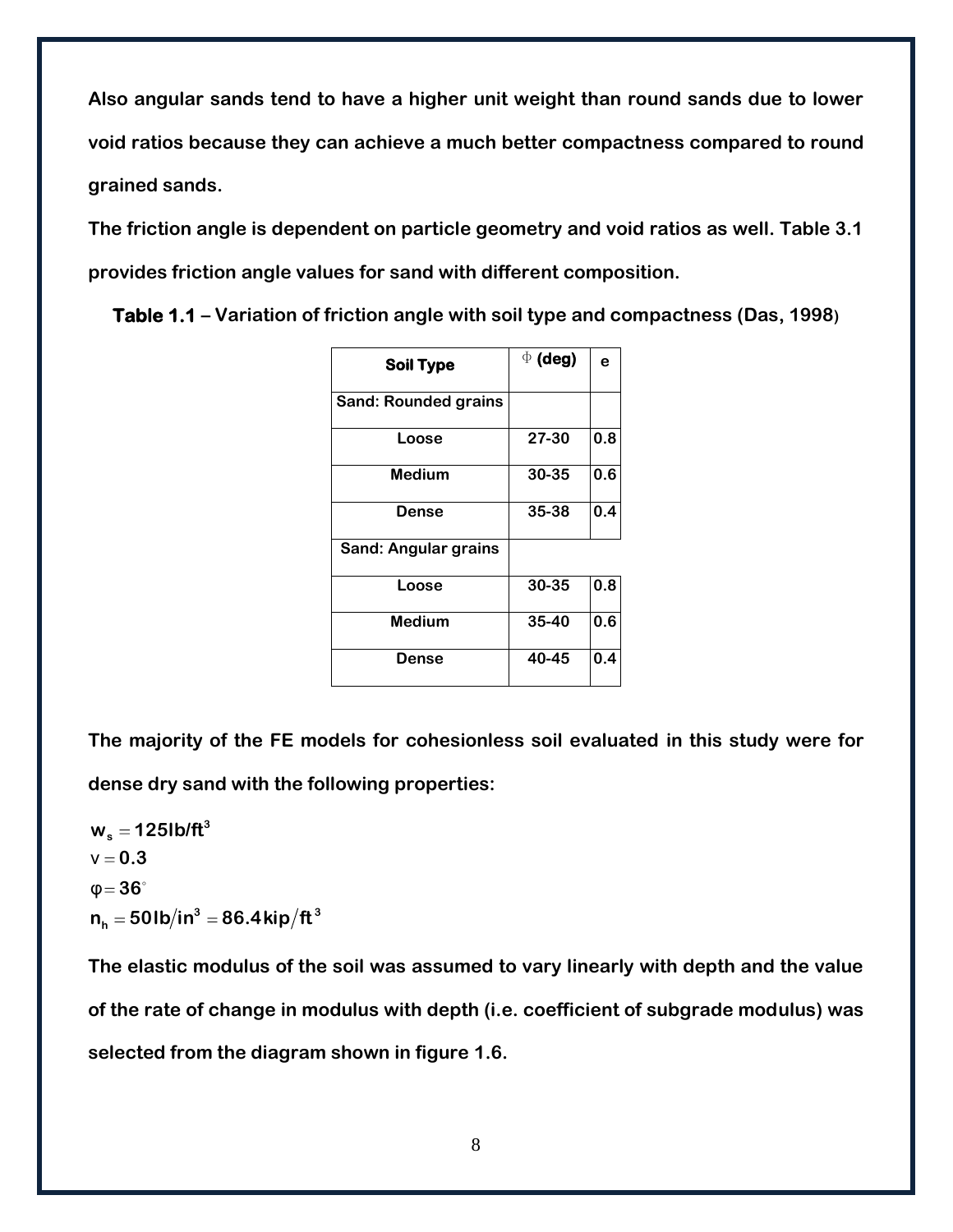

**Figure 1.6 – Subgrade coefficient versus density for sand (Terzaghi, 1955)**

**The stress-strain characteristics of the soil along the shaft depth were modeled as elastic-perfectly plastic. The yield strain of the soil at a certain depth was calculated based on the yield displacement following the API procedure (1993). The ratio of the elastic displacement at a certain depth to the effective soil volume was used as the yield strain at a specific depth. As it will be shown later in this chapter, the effective soil volume extends about 2.5D away from the shaft surface (Type-1 FEM).** 

**This procedure was applied to medium-dense sand used in the FE models with the following properties:**

 $K_{0} = 0.4, K_{A} = 0.26$ 

**The 100 ft sand profile was discretized into 2.5 ft layers and the steps outlined for the API procedure were applied resulting in the parameters tabulated in table 1 and 2 in the Appendix, which were then used to obtain the p-y curves, which are tabulated in figure 1, 2 and 4 in Appendix. Typical p-y curve is shown in figure 1.7.**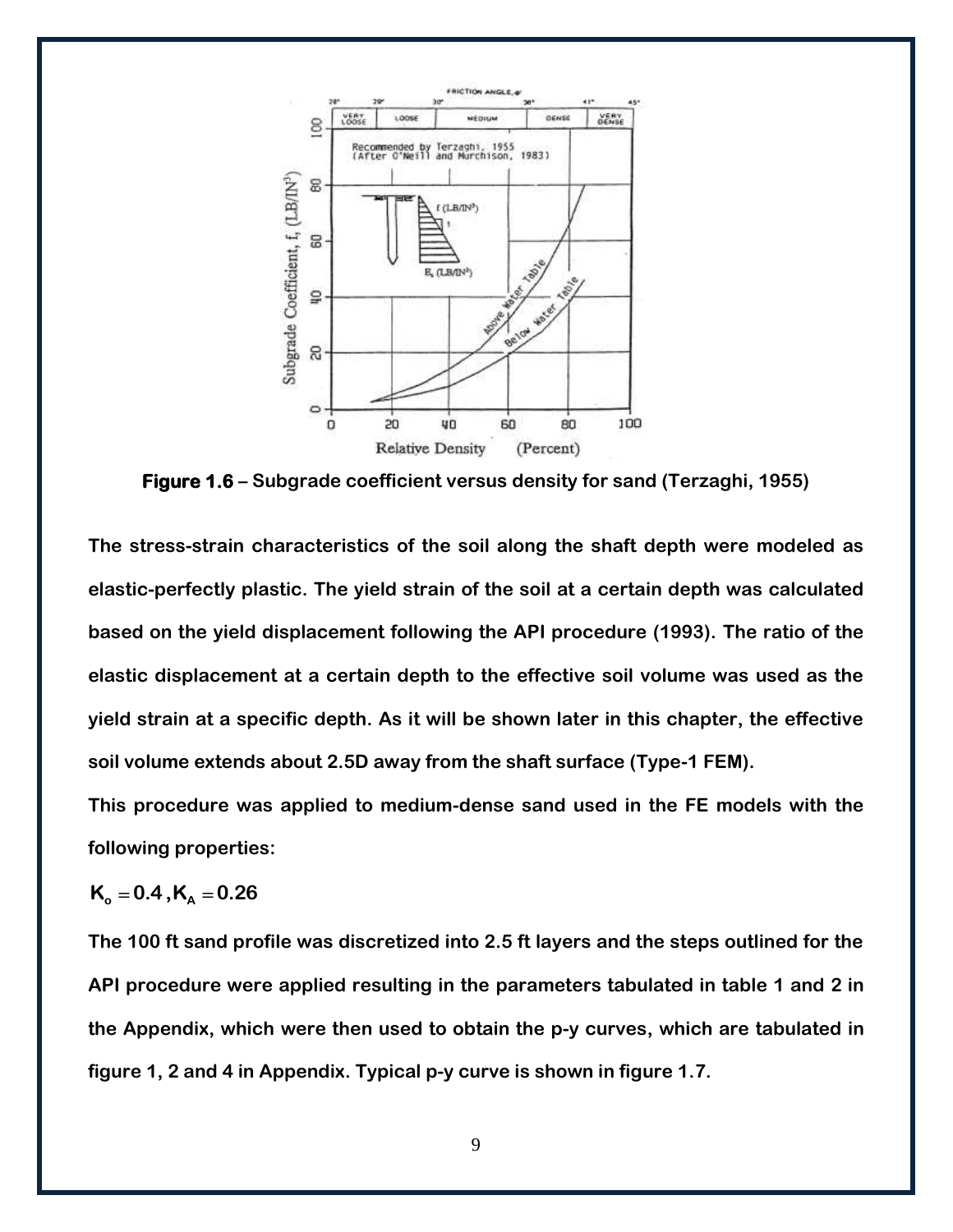**The bulk of the lateral resistance of a deep foundation comes from the top layers of the soil, which extends about 5 to 6 shaft diameters below the ground. The API procedure provides non-linear p-y curves for the upper layers within this effective depth. For deeper layers the API procedure presents only the linear portion of these curves.**



**Figure 1.7 – P-y curves for the 100ft deep 6 ft diameter shaft in dense sand.**

**The Drucker-Prager failure criterion was used in the FEM because the strength increase due to pressure and the intermediate principal stresses are accounted for in these criteria.**

#### <span id="page-11-0"></span>**1.1.3 Modeling Surface Interaction Between the Soil and the Shaft**

**The interaction between the shaft and soil elements within the SSI involves the transfer of contact pressure and shear stresses due to friction between the interacting surfaces. The interacting surfaces are the boundary surface of the shaft,**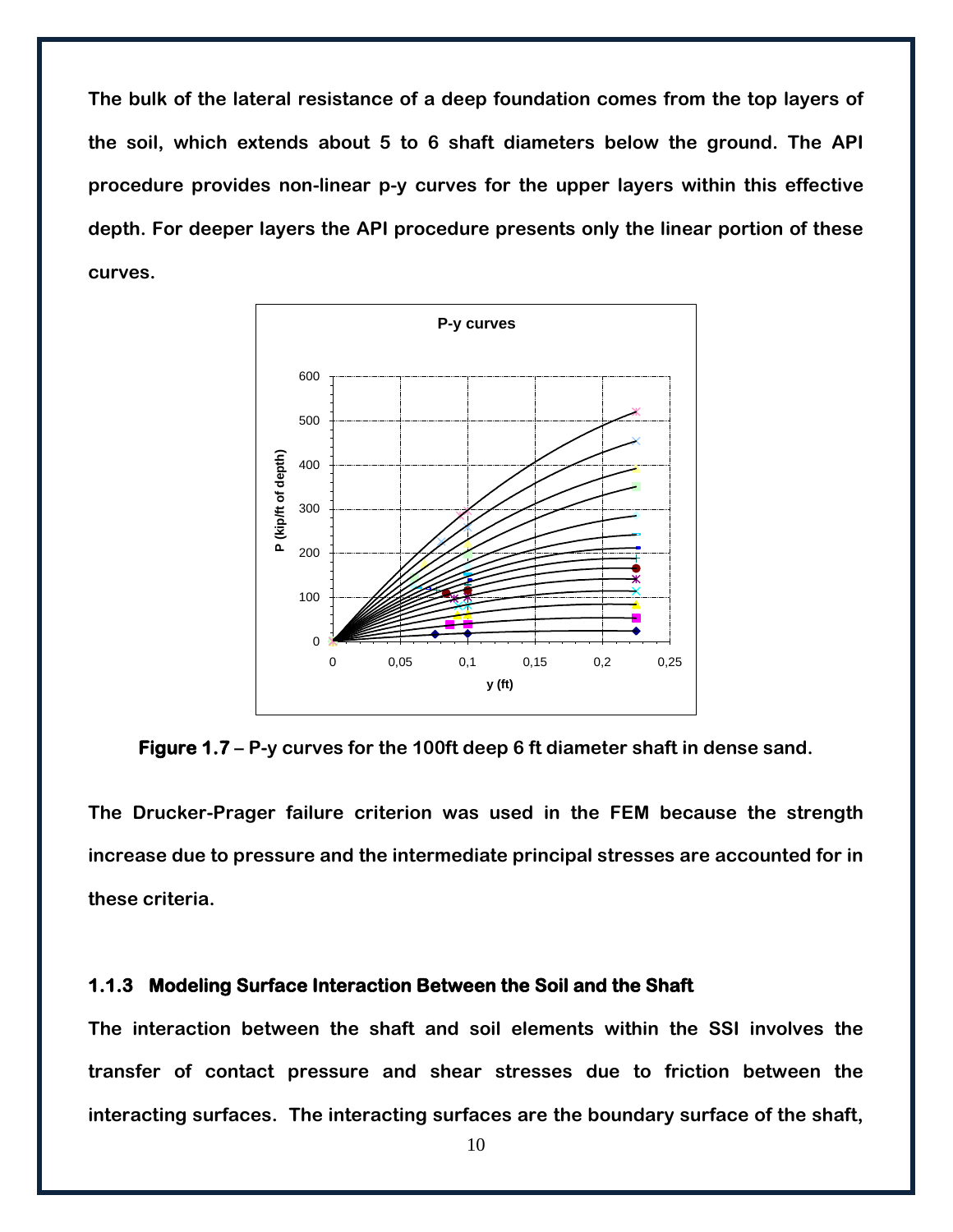**and the interior surface of the soil in contact with the shaft. The contact pressure is related to formation of gaps between the surfaces. The presence of a gap between the two surfaces indicates that there is no transfer of normal stresses or the pressure is zero. The closure of a gap enables the formation of a contact pressure. If g denotes the gap width, then the following representation regarding the pressure between the surfaces could be made:**

$$
p = \begin{cases} p(x) & \text{when } g = 0 \\ 0 & \text{when } g > 0 \end{cases}
$$
 (5)

**Where p=p(x) represents the dependence of the pressure to the surface deformation which is denoted by x. The case where g < 0 is non-existent as this would represent the surfaces moving through each other.**

**Another interaction that is included within the SSI is related to the friction that exists between the surfaces. In most SSI models the friction forces generated at the interface are overlooked. Figure 1.8 shows the drag forces that are generated due to surface friction whose value is dependent on the pressure and the coefficient of dynamic friction of the interface. These drag forces provide additional strength to the overall lateral resistance provided by the soil. The shear stresses due to drag forces can be related to the pressure at the interface as follows:**

$$
\mathbf{T_d} = \mathbf{p} \cdot \mathbf{\mu_k} \tag{6}
$$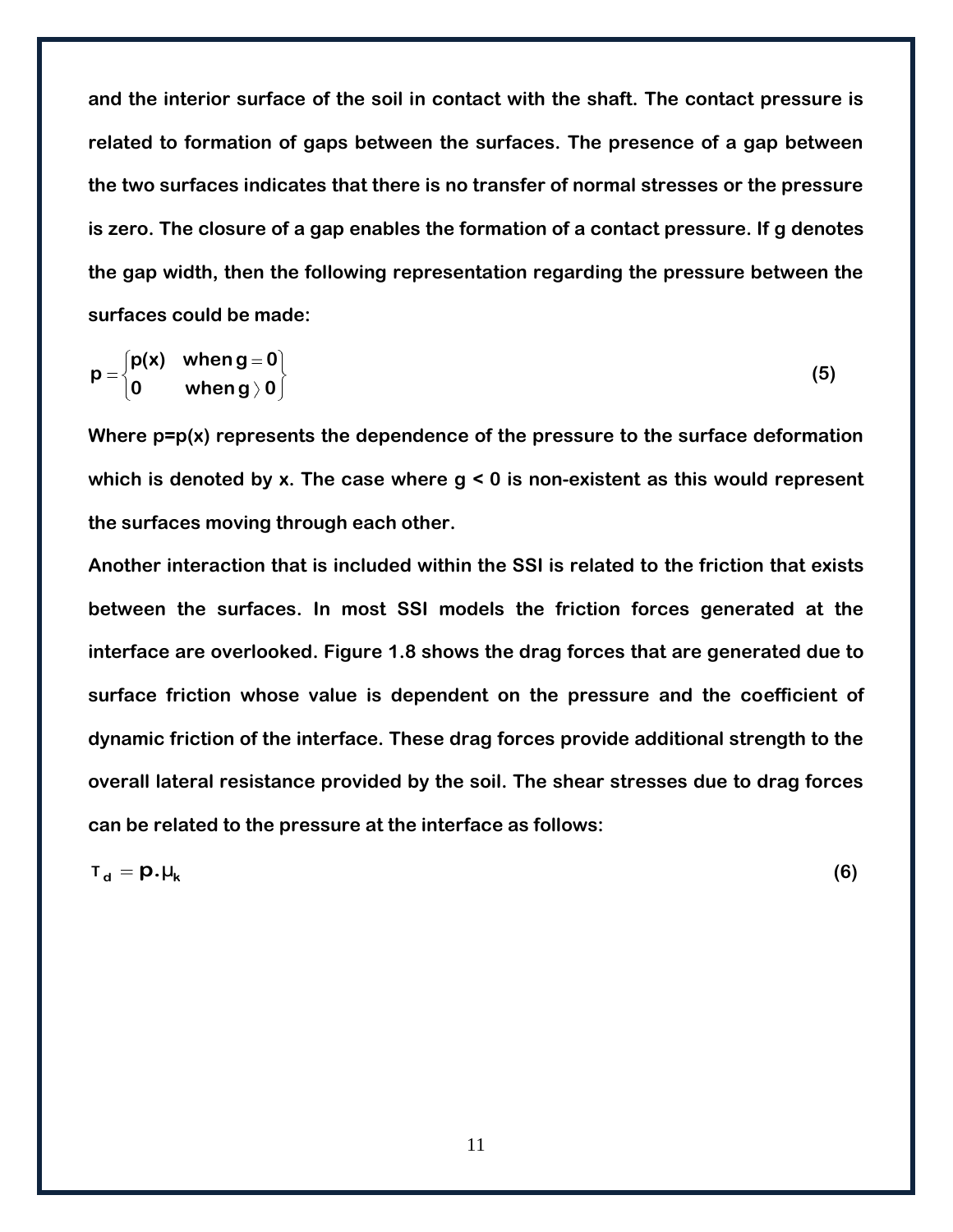

**Figure 1.8 – Cross-section of a shaft showing the shear stresses due to friction (Smith,1987)**

**The drag forces could be related to the motion of the shaft through the signum function, which simply relates the drag force to motion. Figure 1.9 shows the shear stresses generated due to friction. The shear stresses can be related to the motion through:**

$$
T = T_{d}sign\left(\dot{x}\right) \text{ where } sign\left(\dot{x}\right) = \begin{cases} -1 & \text{when } x < 0 \\ 0 & \text{when } x = 0 \\ +1 & \text{when } x > 0 \end{cases}
$$
 (7)



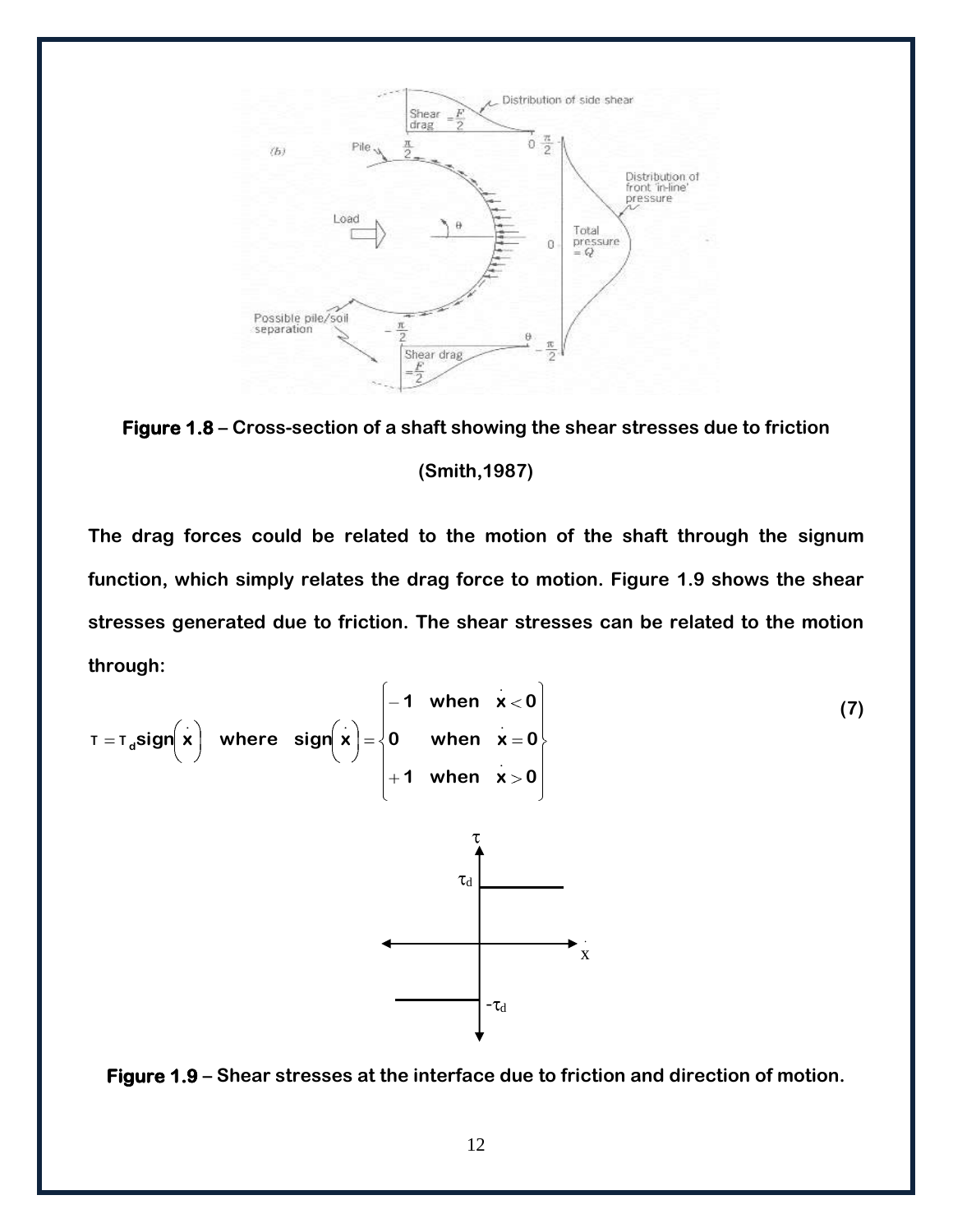#### <span id="page-14-0"></span>**1.1.4 Loading and Support Conditions**

**The response of any structure is affected by the loading on the structure and its support conditions as well as its physical conditions and interactions with surrounding structures. A support modifies the mobility of a structure to a certain specified degree thus modifying the global response of the structure through the modification of its curvature. Motion of a structure can be characterized in terms of translation and rotation. Partial or full prevention of one or the other or both of these motions results in a different structural response under loading. An exact assessment of support conditions is difficult and a certain level of approximation is likely to be involved whenever a structure is being analyzed. There are many reasons for approximating support conditions. These include: 1) lack of data, 2) complexity of details and 3) lack of analytical methods to idealize support conditions. When a structure is characterized as fixed supported; it is assumed that the structure is fully restrained in terms of translation and rotation at the support location. It is possible that partial rotation and translation could exist at the support. Shafts that have rock sockets are assumed to be fully fixed at the bottom. However, shafts that rest on a stiff layer of soil surface or shafts that partially penetrate into a stiff layer of soil may not be considered as fully fixed at the bottom. Figure 1.10 represents the reaction forces on a laterally loaded shaft that rests on stiff soil. The bottom of the shaft that rests on the stiff soil is also enlarged to show the displaced shape and the reaction forces before and after the loading.**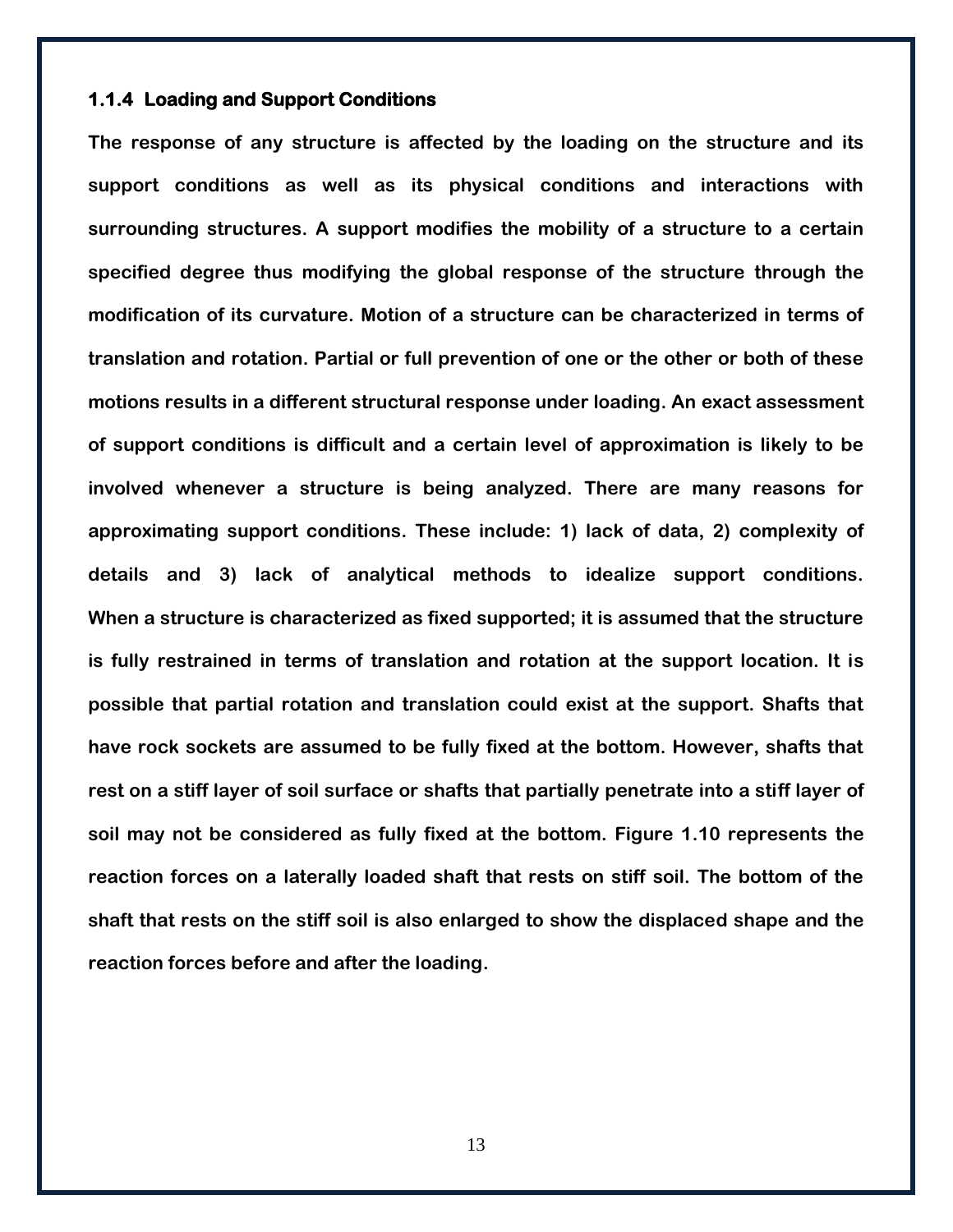

**Figure 1.10 – Reaction forces on a laterally loaded shaft.**

Shafts that are not anchored to a rigid layer can translate ( $\Delta$ x,  $\Delta$ y) and rotate  $\theta$  under **the influence of a lateral load as shown in the enlarged view of the shaft base in figure 1.10. The only support provided by the rigid layer is normal support before the loading, and a combination of frictional and normal support after the loading.**

**In order to model the effect of support conditions on shaft behavior, a FE model has been developed where the soil continuity was extended under the shaft as well. The soil was extended below the shaft a distance equal to twice the shaft diameter. Such an extension allows modeling the rigid layer beneath the shaft and the interactions between the bottom shaft surface and the soil. The support conditions do not have an effect on the shaft response for slender shafts. However, below a certain slenderness value, the support conditions begin to affect the results obtained. Thus correct modeling of the support is necessary for certain values of slenderness.**

#### <span id="page-15-0"></span>**1.1.5 Effect of Disturbed Soil Adjacent to the Shaft**

**During the construction of drilled shafts, disturbance of adjacent soil can alter the physical characteristic of the soil. The disturbance produced by the drilling**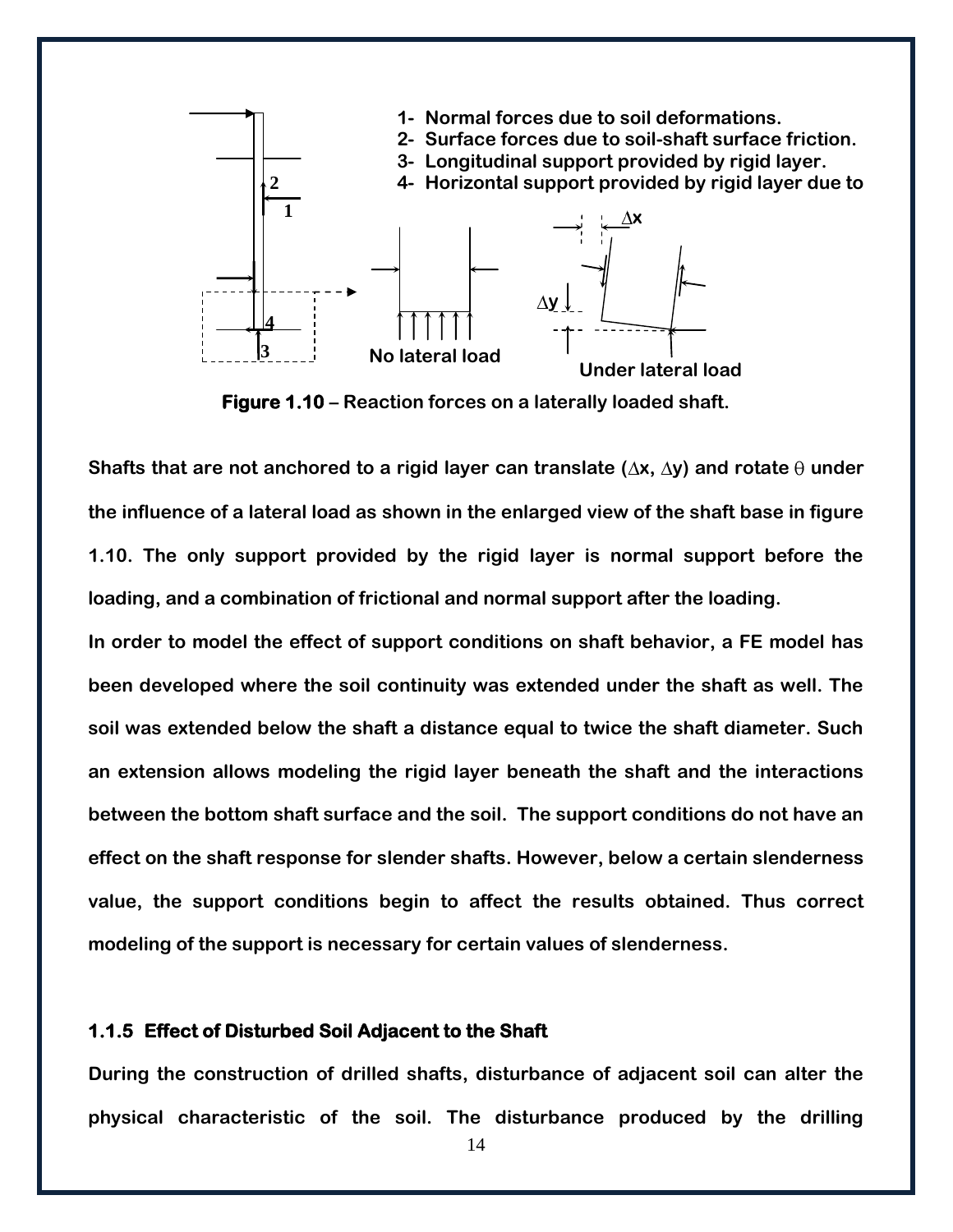**equipment can alter the elastic modulus of the soil close to the shaft surface that can eventually affect the lateral load capacity of the drilled shaft. Figure 1.11 shows the cross section of a shaft and surrounding soil. The central small diameter circle represents the shaft and the intended diameter of the hole. The gray area around the shaft represents the weak-layer, and the larger dashed circle represents the soil further away from the shaft.**



**Figure 1.11 – Weak soil adjacent to interface.**

**Another problem associated with construction techniques could involve the shaft itself where there is a problem with the straightness of the shaft or a continuity problem related to interrupted pouring. The vertical problems are associated with faulty drilling where the hole is not a perfect perpendicular position with respect to the ground level. The problems relating to concrete are most related to interruptions in concrete pouring. Usually the concrete has to be poured at a certain rate in a single uninterrupted pour until the completion of the shaft in order to provide the homogeneity along the length of the shaft. Failure to comply with the rate of pouring could result in slurry, air or groundwater to be trapped within the shaft creating a weak zone along the cross section of the shaft.**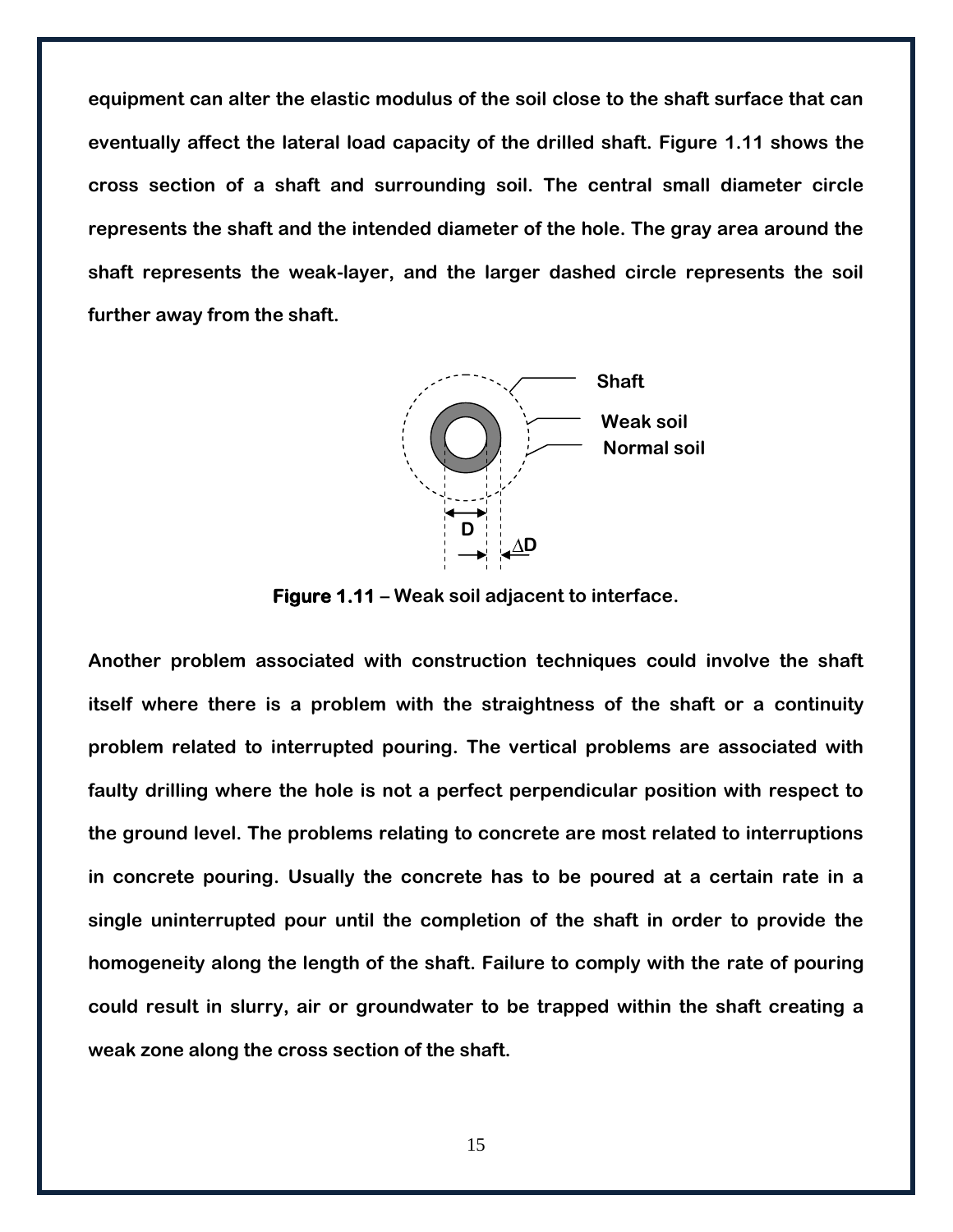**One of the advantages of using FE continuum model is that any post-construction structural change can be implemented within the model to see its effect on the design strength of the structure. To this end the soil and shaft meshing will be such that, any weak layer either in soil or shaft can be included**

#### <span id="page-17-0"></span>**1.2 Modeling of SSI**

**The FE method was utilized to develop models to represent the SSI for laterally loaded drilled shafts. Different FEM with varying degrees of complexity can be generated to partially or fully represent the SSI characteristics. Complexity or simplicity of a model reflects the degree of approximation the model makes with respect to the behavior of the real structure. Two different finite element models have been configured for comparison purposes:**

- **Spring model.**
- **Continuum model.**

**The finite element program used to develop the models is ABAQUS version 6.4.**

#### <span id="page-17-1"></span>**1.2.1 Spring Model**

**The spring model which is based on Winkler spring theory; uses beam elements to model the shaft and spring elements to model the soil along the depth of shaft. The soil stiffness properties are calculated at certain intervals and are represented by** 

**springs located at each selected point. The model considers only the loaddisplacement characteristics of the soil through the use of spring elements, and deformation characteristics of the shaft through the use of beam elements.**

**Figure 1.12 shows a typical spring model.**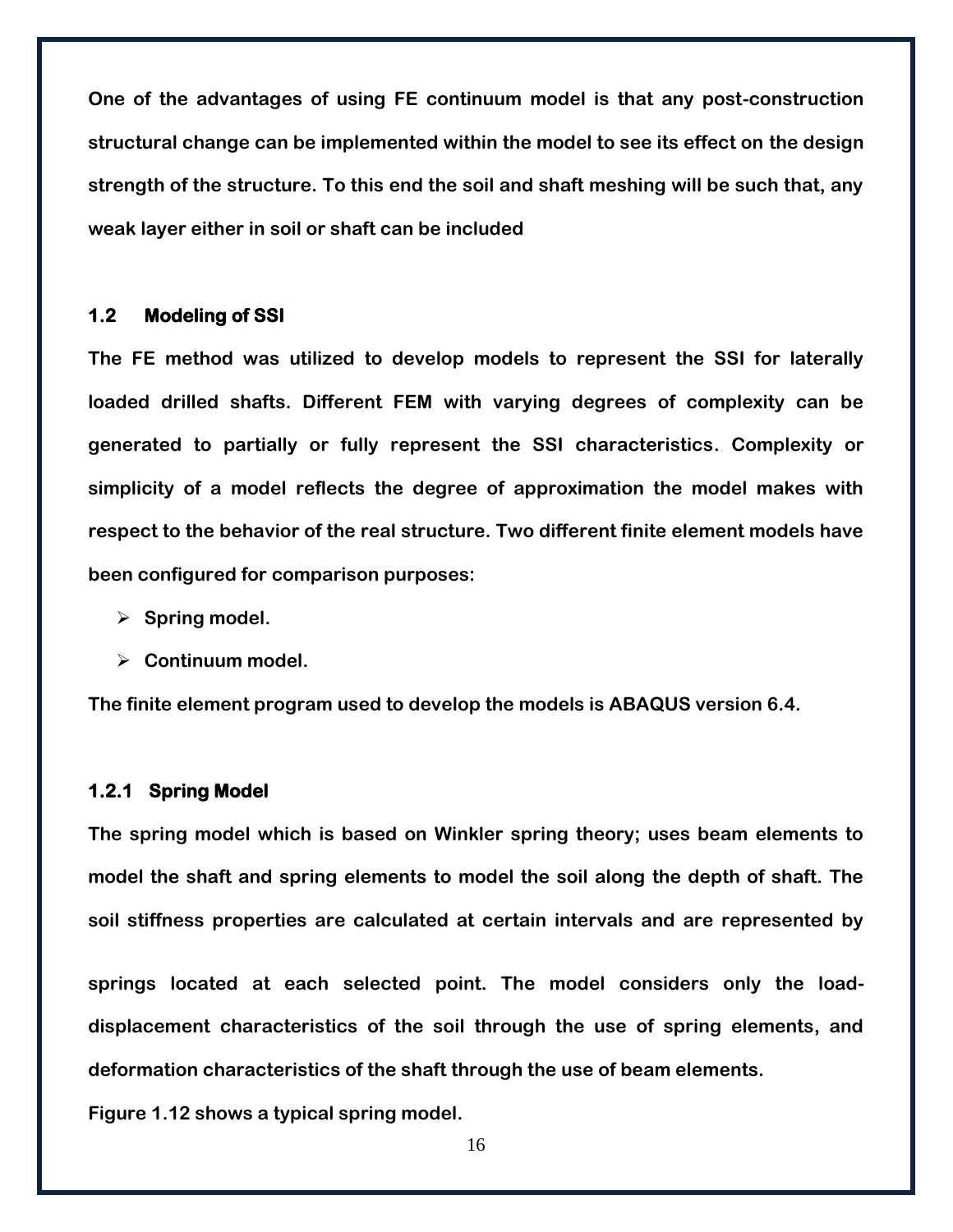

**Figure 1.12 – Spring model for a drilled shaft.**

**The column and the shaft are discretized into nodes along which the physical characteristics such as the cross section and the material properties are defined. The bottom of the shaft is usually supported by a predefined support that has predetermined characteristics such as roller, pin or fixed. The soil layers are discretized as well and the stiffness properties of each layer is summarized as load-displacement relations and defined by a representative spring. The springs are independent of each other i.e. there is no shear coupling between the springs. The beam elements used are B21 Timoshenko beam elements that consider cross-section deformations due to shear. For slender beams the shear deformations can be disregarded. However, since these models will later be used to model stout SSI models as well, the element selection was conducted to cover all basis. The spring elements are grounded non-linear spring1-type elements. The load-displacement characteristics of the springs are determined through the use of API procedure.**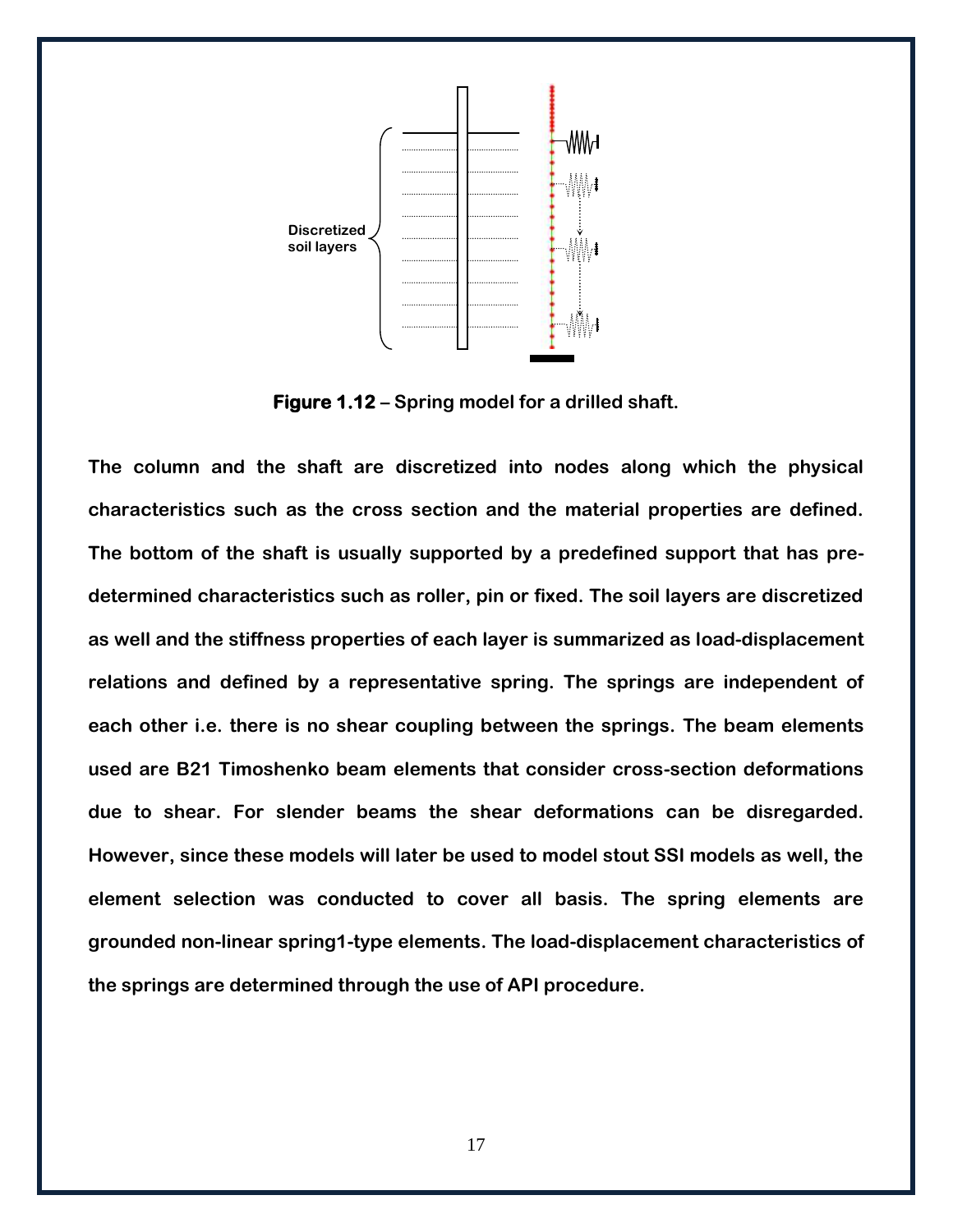#### <span id="page-19-0"></span>**1.2.2 Generation of 3D Finite Element Soil-Shaft Continuum Model**

**The continuum model makes use of solid elements to define both the shaft and soil within the SSI system, as well as providing interaction between the two through surface definitions. The model considers many structural characteristics of the SSI such as shear coupling within the soil layers, surface friction at the interface, confinement effects due to soil selfweight deformations, and a precise evaluation of the boundary conditions. The generation of the model is not straightforward as the spring model and is highly prone to modeling errors. Therefore the mesh development and optimization is an important first step in generating the continuum model.**

#### <span id="page-19-1"></span>**1.2.2.1 Mesh Characterization and Element Selection**

**The first step in development of a FEM is defining the mesh and the selection of elements. It is essential that the mesh properly define the geometry and the effective domain of the system because all the subsequent steps will be defined within this mesh. It is also important that there are no abrupt changes in size within the mesh and the model mesh evolves in a pattern similar to the soil-structure system itself. The character of the mesh reflects the similarities between the mesh generation and the modeled structure. The drilled shaft and the soil are cylindrical elements with a circular cross-section. The meshing for the FEM could be such that the nodes can be defined in a square grid, or they can be described in a radial grid as shown in figure 1.13. A radial characterization of the structure results in a more homogenous mesh and a better characterization of the circular section of the shaft-soil system.**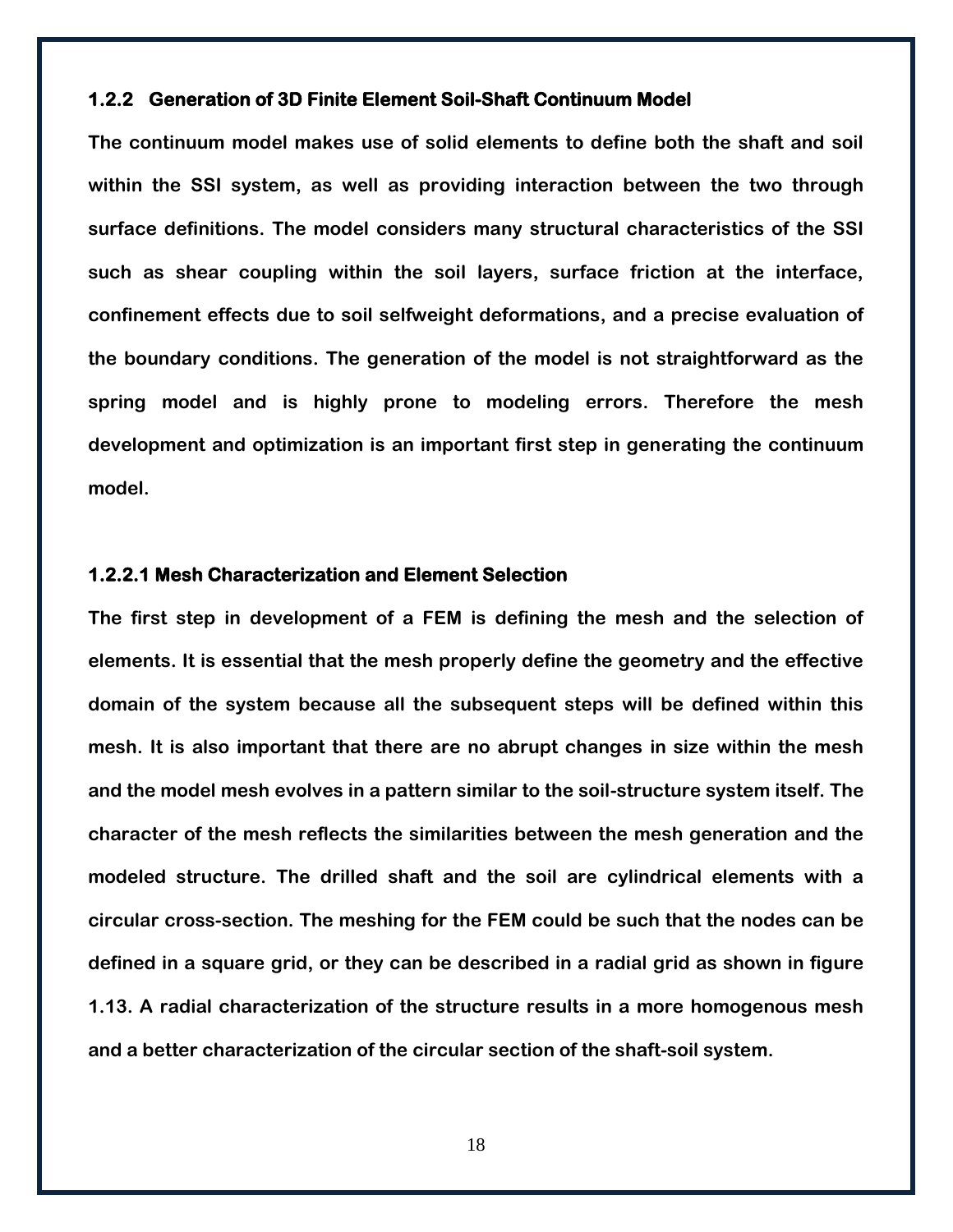

**Figure 1.13 – Different approaches to meshing of the SSI model for drilled shafts.**

**Radial meshing of the cross-section was used at specific intervals along the depth of the shaft, thus creating a 3-D finite element model.**

**After the mesh generation, the elements were defined. The SSI model is a combination of linear full and reduced integration elements and infinite elements. Since the model also includes surface interactions, the use of linear elements over quadratic elements was preferred due to contact definition difficulties associated with quadratic elements. To this end C3D8 and CIN3D8 elements were used for soil and C3D8R elements were used for the shaft. The choice of reduced integration elements to represent the shaft is to prevent shear locking that occurs in structures subjected to bending loads that are defined by linear full integration elements. One major aspect of the SSI model is the use of finite extension of the soil around the shaft. The determination of the finite effective soil volume around the shaft requires the use of some form of termination method at the soil boundary. This can either be achieved by the use of some nodal support such as rollers, fixed or pinned supports, or by the use of some special form of element that would represent the infinite extension of the soil. Once the effective volume of the soil was determined, full integration linear elements were used to define the soil after which a layer of infinite elements was used.**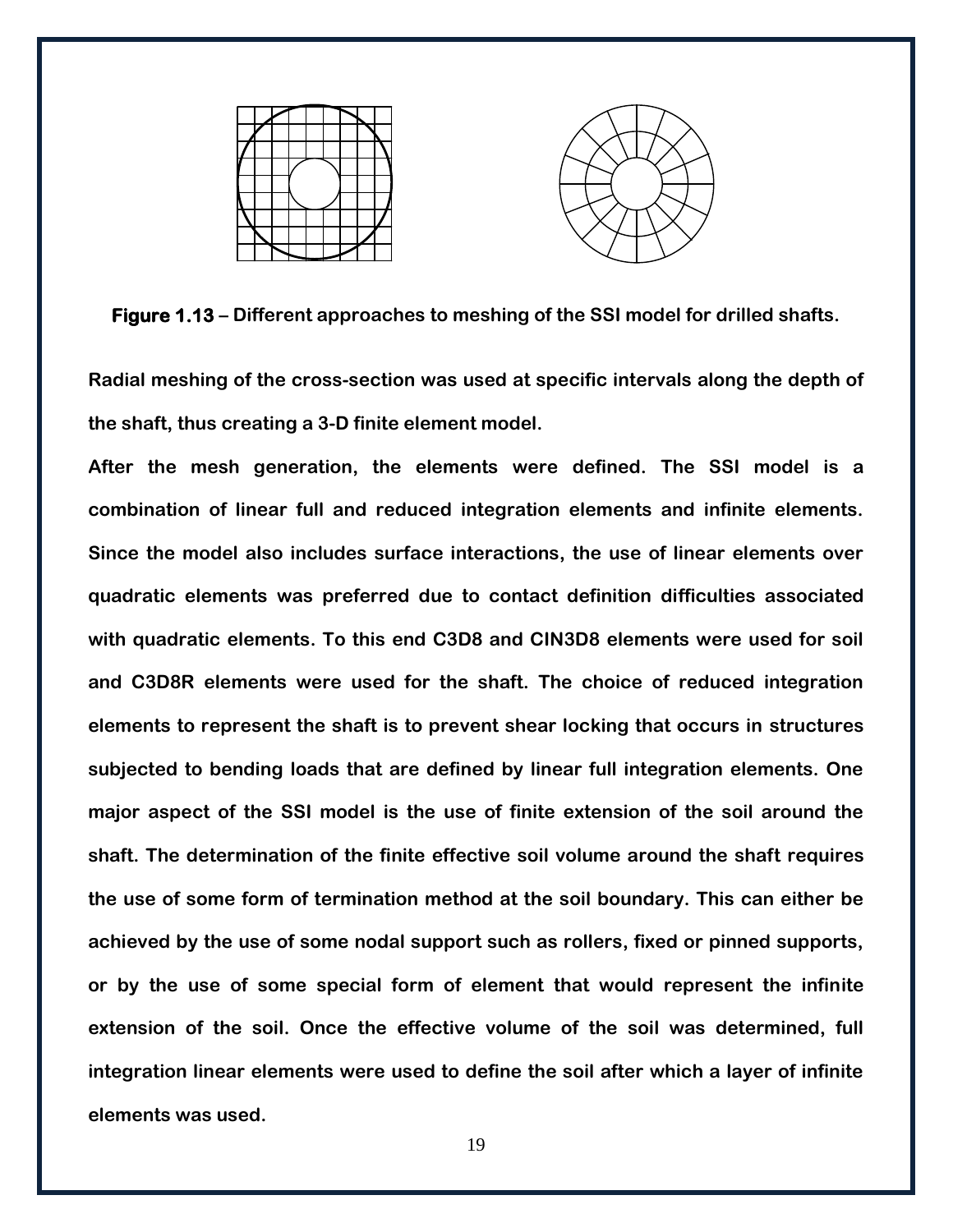|              |               | <b>FEM nodes per quadrant</b> |       |       |       |
|--------------|---------------|-------------------------------|-------|-------|-------|
|              | <b>Circle</b> | 2                             | 3     | 4     | 6     |
| Radius (ft)  | 3             | 3                             | 3     | 3     | 3     |
| Angle (deg)  |               | 45                            | 30    | 22.5  | 15    |
| # of sectors |               | 8                             | 12    | 16    | 24    |
| Area $(ft2)$ | 28.27         | 25.46                         | 27.00 | 27.55 | 27.95 |
| % of area    |               | 90.0                          | 95.5  | 97.4  | 98.9  |

**Table 1.2 – Mesh size per quadrant.**

#### <span id="page-21-0"></span>**1.2.2.2 Mesh Optimization**

**Using radial distribution of nodes that took into account the following criteria resulted in mesh optimization:**

- **Number of elements per quadrant.**
- **Transverse discretization of the shaft and soil.**
- **Longitudinal discretization of the soil layer.**

**In majority of cases of finite element modeling, using a large number of finite elements leads to more refined results. However, an increase in the number of elements also causes an increase in the execution time, so it is always desired to configure the model with the optimum number of elements. An optimum mesh size is achieved by analyzing a trial design, modifying the mesh, reanalyzing and repeating the cycle until convergence is achieved. The parametric study of the SSI model included variable drilled shaft diameters (D), column heights (H), shaft depths (L), and soil volumes (E). The shaft diameter varied from 6ft to 10ft, the column height from 20ft to 100ft and the shaft depth from 20ft to 100ft. Two models with soil extensions (E) of 2.5D and 8D**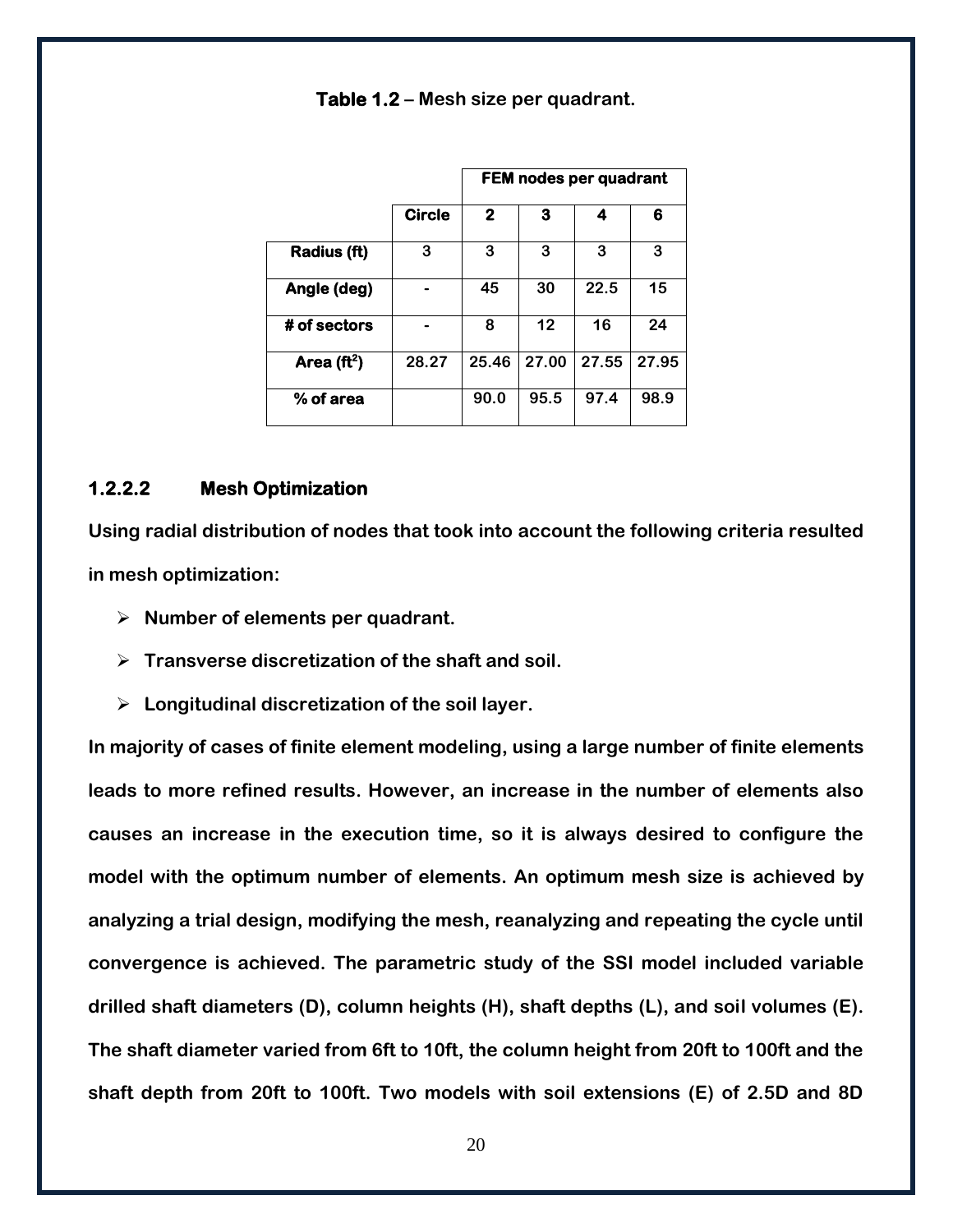**were analyzed. These wide ranges of dimensions were chosen to investigate a variety of shaft height-to-depth ratios (L/D).**

## **1.2.2.2.1 Transverse Mesh Density**

**The FEM for the SSI model being cylindrical in nature, the number of elements to be used per quadrant had to be decided first, since this is a determining factor for the overall number of elements that were going to be in the final model. Such being the case the number of elements were varied from 2 elements per quadrant to 6 elements per quadrant. Displacements and moment were studied for each mesh.**

**The mesh sizes for the 6ft diameter, 100ft deep shaft with a 20 ft column height loaded with 50 kip lateral load, is shown in table 1.2. As the number of nodes in the model increased, accuracy of the results improved. Figure 1.14 shows the various models with different number of nodes per quadrant.**



**Figure 1.14 – Mesh sizes with varying number of nodes per quadrant.**

**An increase in the number of elements provides a more refined mesh of the real structure. However, the geometric convergence of the models weren't the only criteria in selecting how many elements per quadrant. To this end, the models were analyzed under the same loading conditions and their response and convergence of displacements, moments and contact pressures was studied. Finally, the decision on the selection of the quadrant divisions was based on this parametric study. The shafts**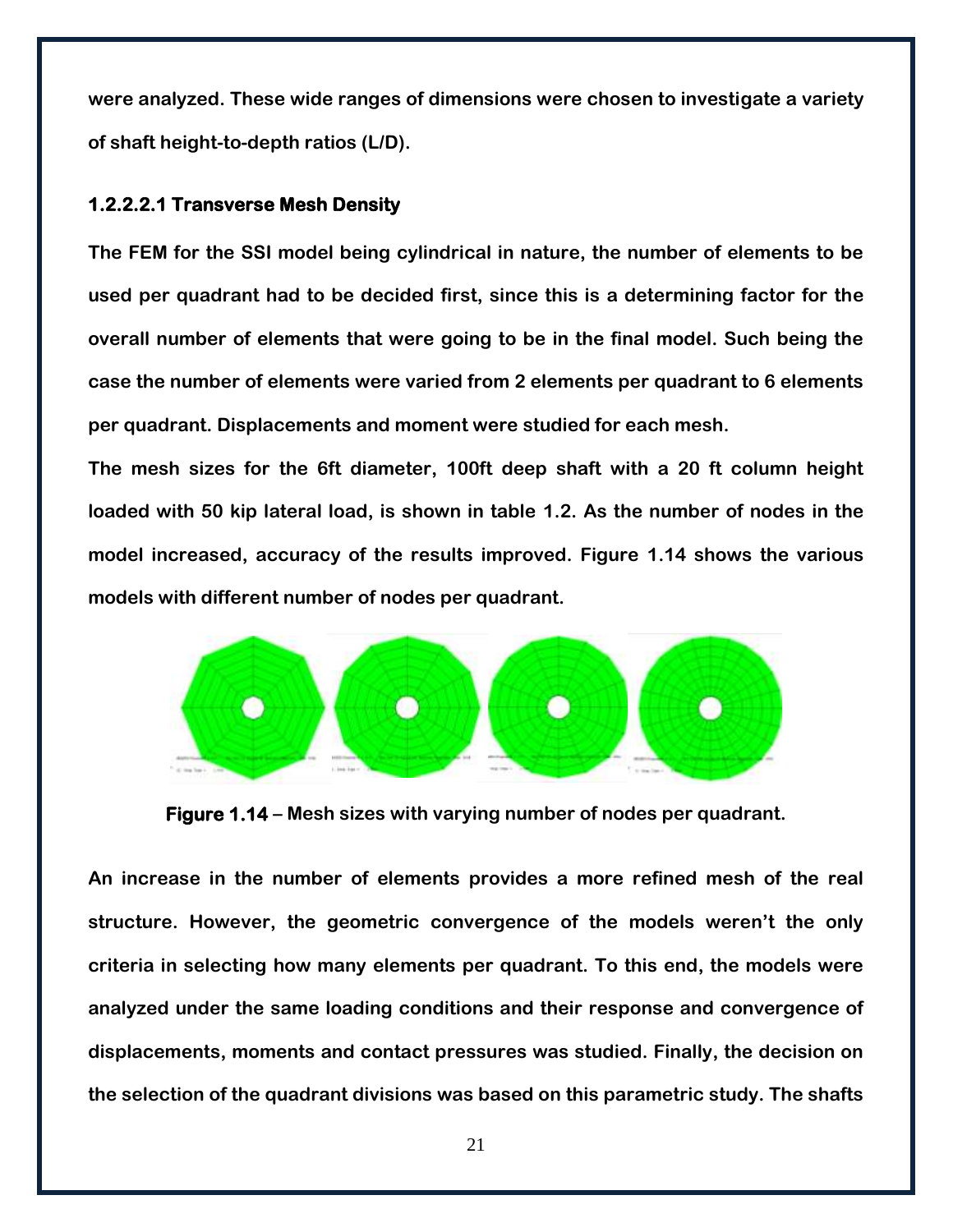**were loaded with a 50 kip lateral load applied at the top of the column. Displacements, moments and pressures were obtained, and the results were normalized with respect to the results obtained from analyzes with models that included 6 nodes per quadrant. The largest variation in results between these meshes was observed in displacements as shown in figure 1.15. There was difference of about 20% between the results of the 2 nodes per quadrant and 6 nodes per quadrant model. Figure 1.16 shows the variation in moments.**



**Figure 1.15 - Variation of displacements with number of elements per quadrant.**



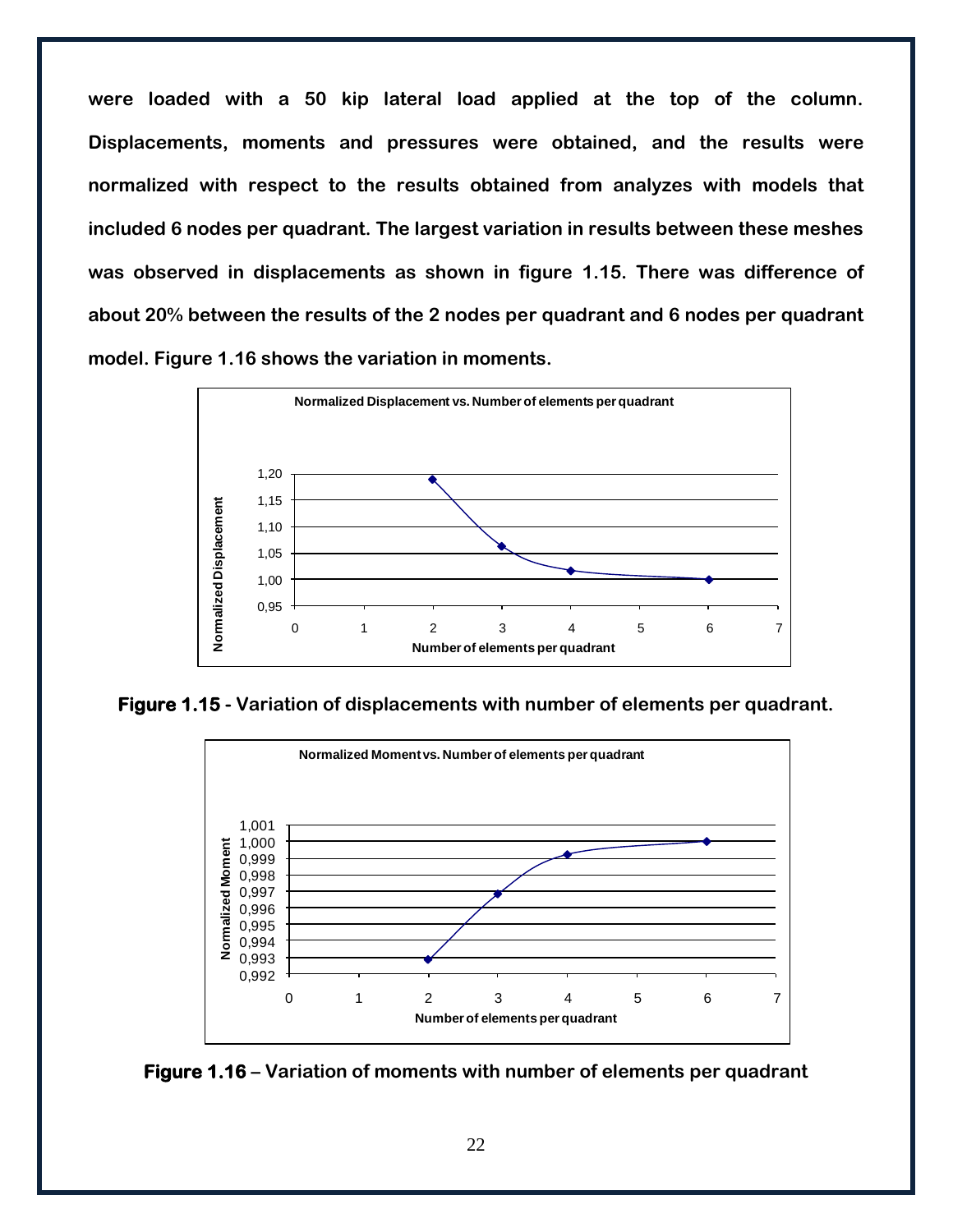**The other large variation was observed in rear and front maximum contact pressures, shown in figure 1.17, which was about 13% larger for the 2 nodes per quadrant mesh compared to the 6 nodes per quadrant.**



**Figure 1.17 – Variation in contact pressure with number of elements per quadrant.**

**These observed differences in displacement and pressure values are mainly due differences in cross-sectional area represented by the different meshes. The mesh with 2 nodes per quadrant achieved only 90% of the real circular shaft cross section, where the mesh with 6 nodes per quadrant achieved 99%. This difference in area had an effect on displacements and contact pressures but not on moments.**

**On the other hand, the mesh with 4 nodes per quadrant differed from the 6 nodes per quadrant by approximately 1.5% for displacement and contact pressure. Since this difference was not significant, every layer of soil and shaft elements included 4 nodes per quadrant and a total of 16 elements per layer.**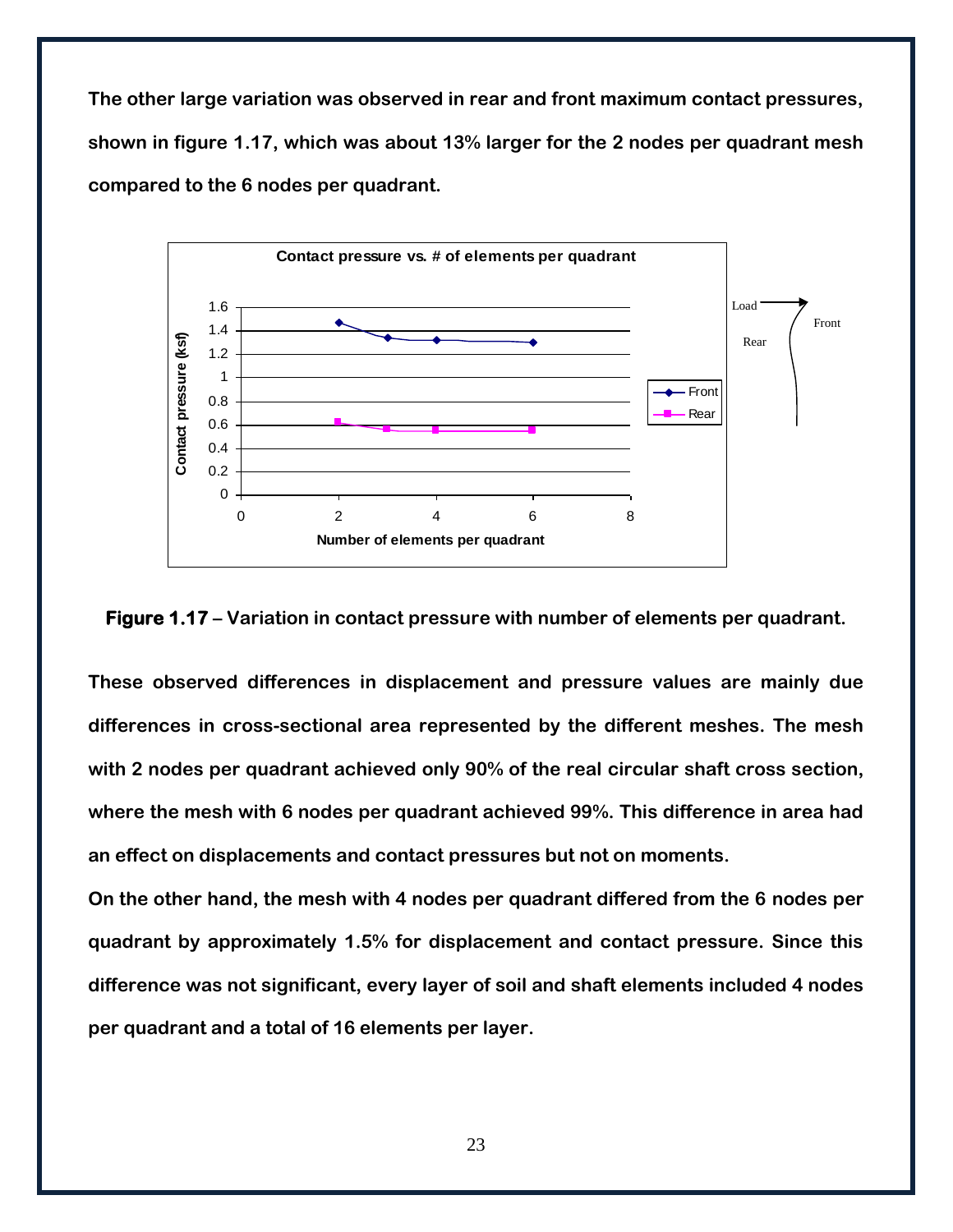#### **1.2.2.2.2 Longitudinal Mesh Density**

**FE models for three different shaft lengths 100ft, 50ft, and 20ft with 6ft diameter and 20ft column height were analyzed with different mesh densities along the shaft, ranging from coarse meshes with element sizes 10% of the overall shaft depth to fine meshes with element sizes 2% of the overall shaft depth. The longitudinal division varied from 10% to 2% for the 100ft shaft, 10% to 2.5% for 50ft shaft, and 10% to 5% for 20ft shaft. The three models had depth to diameter ratios (L/D) of 16.7, 8.3 and 3.33 respectively. The analyses of three mesh sizes showed that the shear deformations are not significant for the shaft with high slenderness ratios, but were significant for stout models such as L/D=3.33. As the depth to diameter ratio decreases, the response of the model to lateral loadings was less affected by the longitudinal mesh size. The shafts were fixed at the base and subjected to 50kip load at the top of the column. Figure 1.18 shows a comparison of displacement, moment and shear along the 100ft deep shaft.**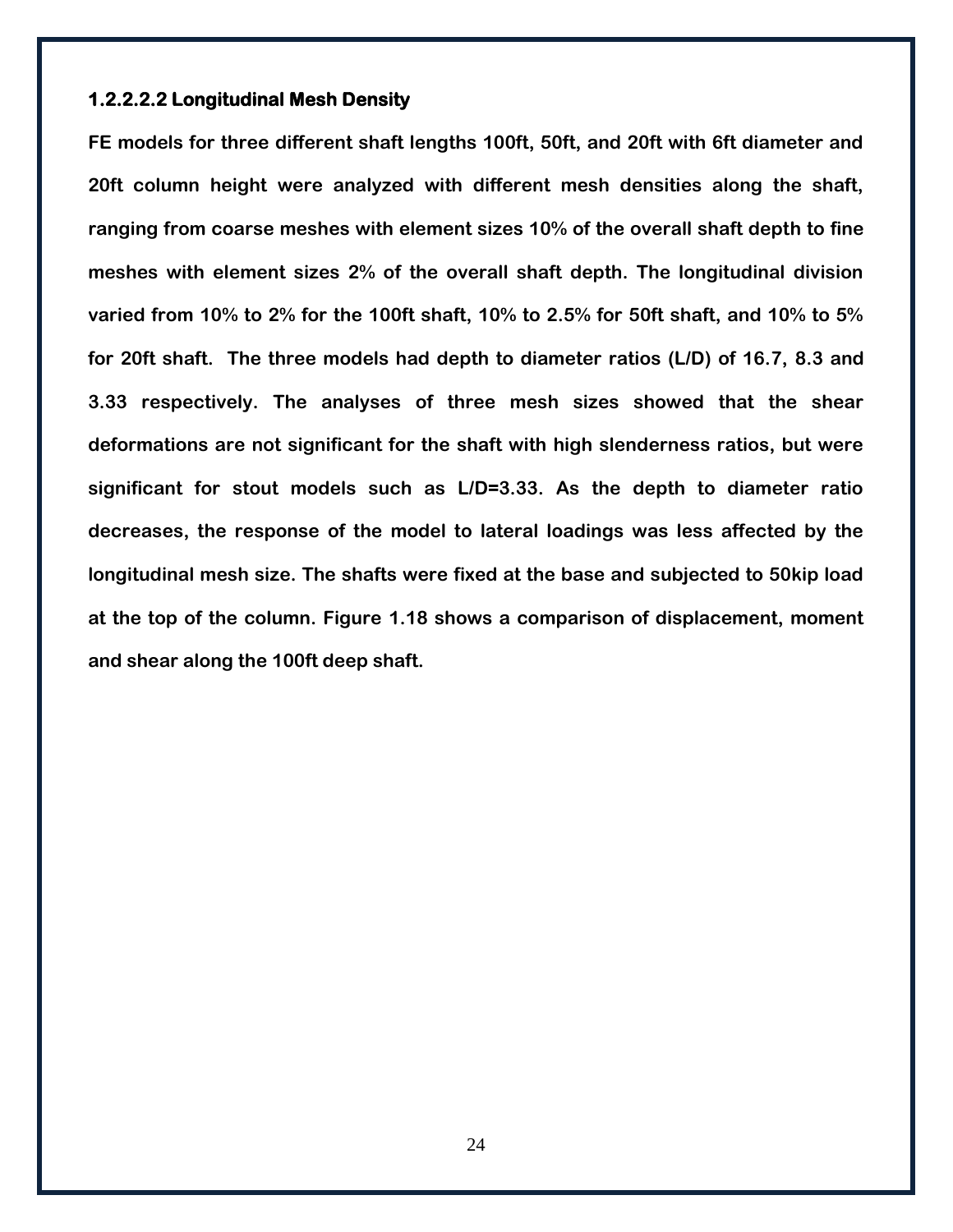

**Figure 1.18 – Displacement, moment and shear variations for 100ft deep shaft.**

**Table 1.3 – Normalized variation for 100ft mesh**

| % Difference      |      |     |  |
|-------------------|------|-----|--|
| 10                | 20   | 40  |  |
| Displacement 29.7 | 12.7 | 0.7 |  |
| 10.7              | 4.6  | 0.8 |  |
| 8.4               | 7.0  | 0.9 |  |
|                   |      |     |  |

**The reference for the data in table 1.3 was the 2% mesh that included 50 elements along the depth of the shaft. The mesh size also had an effect on the location of the inflection points as shown in figure 1.18. However, the gain from increasing the number of elements longitudinally from 40 to 50 is small compared to the burden that**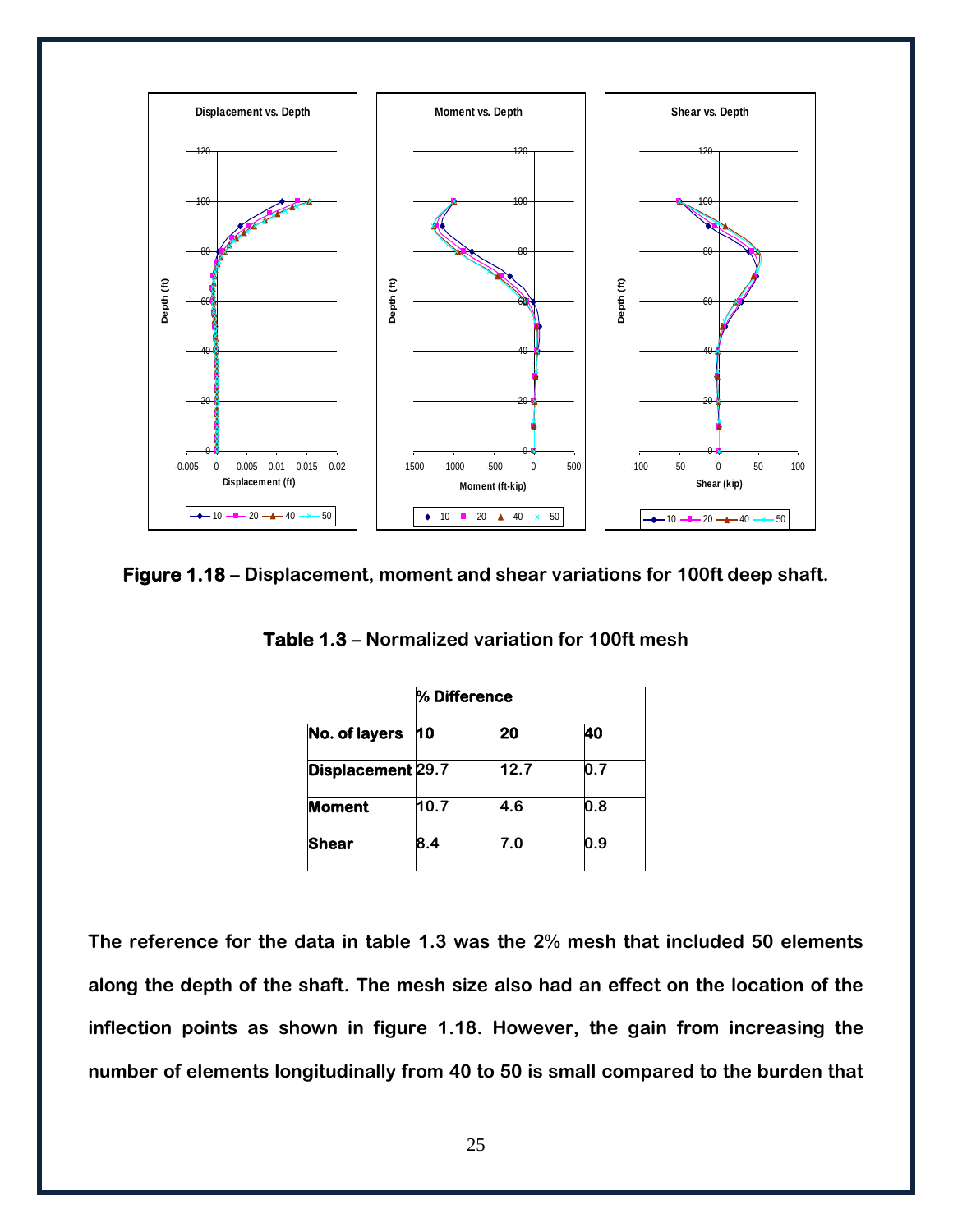**is placed on the execution time of the model. Thus a 2.5% level of fineness or a 40 layer model was chosen.**

**Figures 1.19 shows a comparison of displacement, moments, and shears along the shaft for the 50ft shaft. Based on the results of previous analysis of 100ft shaft, the longitudinal mesh included 40 layers. The reference for the data in table 1.4 was the 2.5% mesh that included 40 elements along the depth of the shaft**



**Figure 1.19 – Displacement, moment and shear variations for 50ft deep shaft.**

| Table 1.4 – Normalized variation for 50ft mesh |  |  |
|------------------------------------------------|--|--|
|                                                |  |  |

|                     | % Difference |      |  |
|---------------------|--------------|------|--|
| No. of layers       | 10           | 20   |  |
| <b>Displacement</b> | 15.64        | 5.56 |  |
| <b>Moment</b>       | 5.6          | 2.1  |  |
| <b>Shear</b>        | 4.5          | 1.8  |  |
|                     |              |      |  |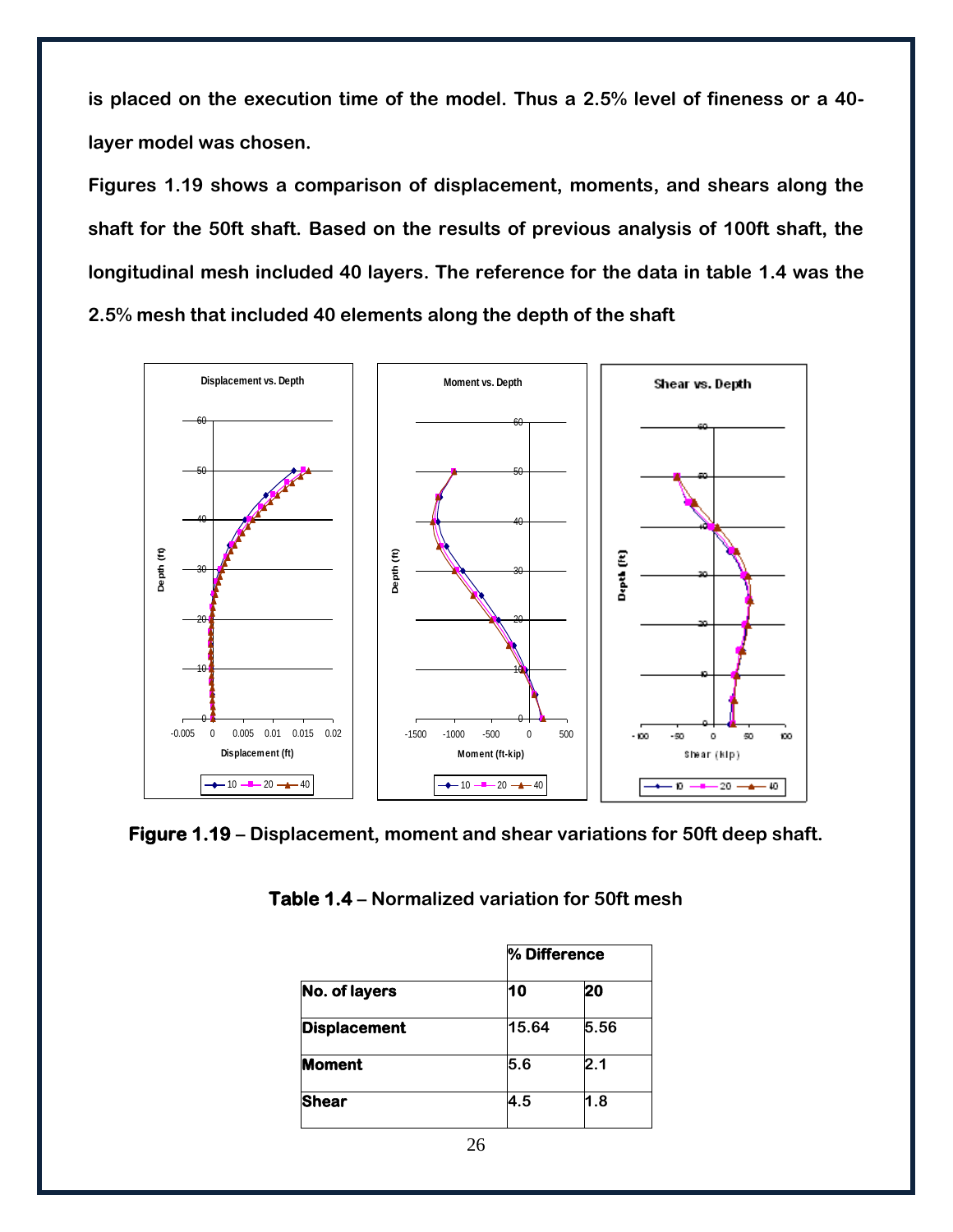**Figure 1.19 shows that as the depth to diameter ratio decreased, number of contraflexure points decreased as well and the location of the inflection point of the moment diagram became lower to the shaft support. Figures 1.20 shows a comparison of displacements, moments and shears for the 20ft shaft. At such a low level of slenderness, the model was virtually un-affected by the level of meshing. The only valid difference was observed in the support shear. Results were tabulated in table 1.5 with respect to 10-layer model. Based on these runs, it was decided that it is sufficient to model the shaft longitudinally at a level at which the element size is 2.5% of the overall length.**



**Figure 1.20 – Displacement, moment and shear variations for 20ft deep shaft.**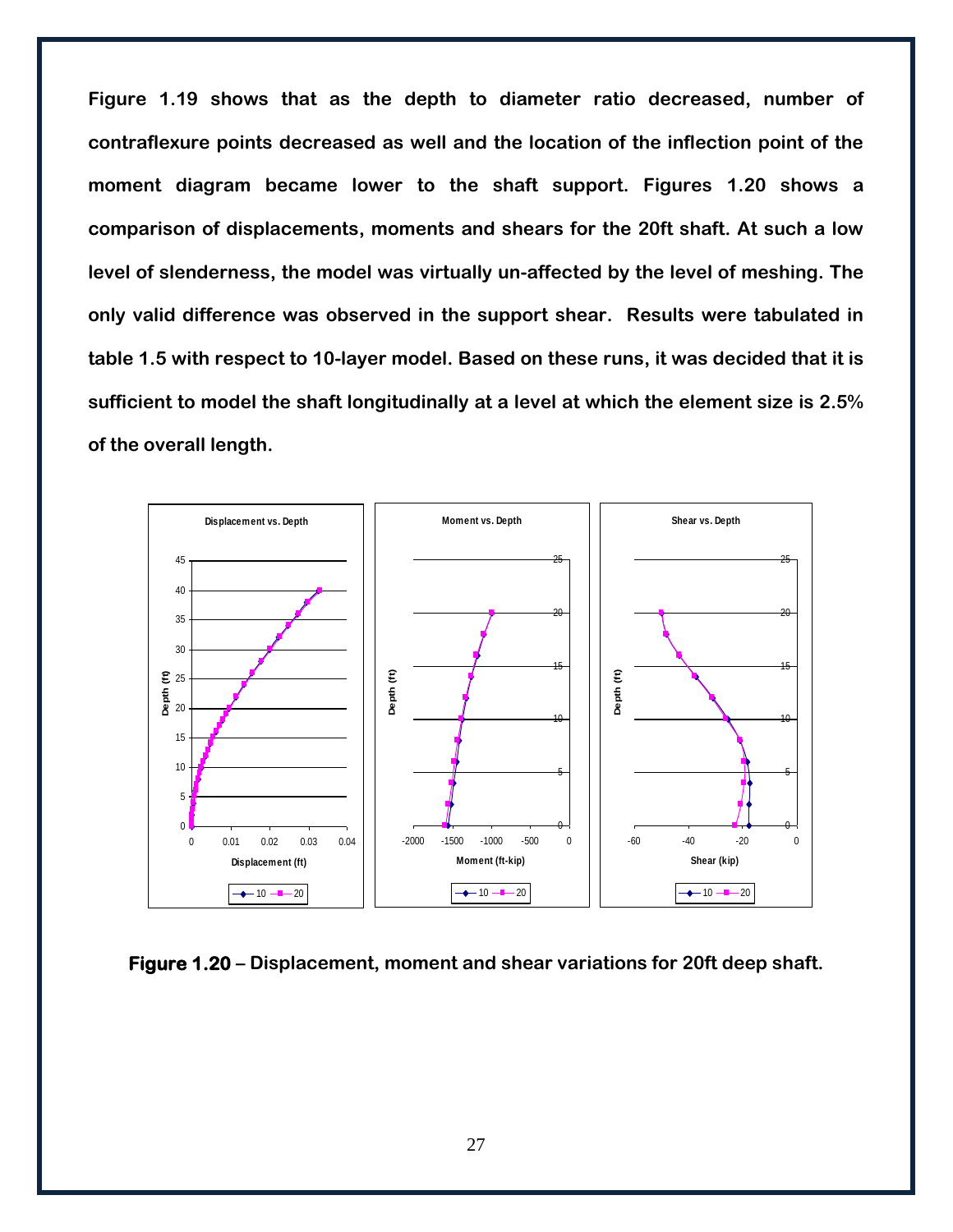|                      | % Difference |
|----------------------|--------------|
| No. of layers        | 20           |
| <b>Displacement</b>  | 1.2          |
| <b>Moment</b>        | 2.1          |
| <b>Support Shear</b> | 21.5         |

**Table 1.5 – Normalized variation for 20ft mesh.**

#### **1.2.2.2.3 Effective Soil Participation**

**Following the configuration of transverse and longitudinal distribution of the mesh of the shaft, the soil mesh and mesh density were analyzed. Determination of the amount of soil around the shaft that has effective participation in the shaft response was important in defining the proper SSI model. It was found that the effective soil volume in the transverse direction away from the shaft surface and the amount of layers that had to be used was different based on the inclusion or exclusion of the soil selfweight.**

### **1.2.2.2.3.1 SSI Modeling Excluding Soil Selfweight**

**The analyzes for an optimum mesh was based on a 6ft diameter, 100 ft deep shaft with a 20ft column height, which resulted in a shaft depth to diameter ratio of 16.7. The results based on this study were applied to other SSI models with different dimensions that resulted in lower depth to diameter ratios. For the FE models that included the lateral stiffness of the soil and not its selfweight (Type-1 FEM), a 2.5D soil extension from the shaft surface with radial distribution of 6 layers of elements was sufficient to capture soil stresses and displacements. The selection of soil extent away from the shaft surface was mainly based on the soil deformations pattern. As**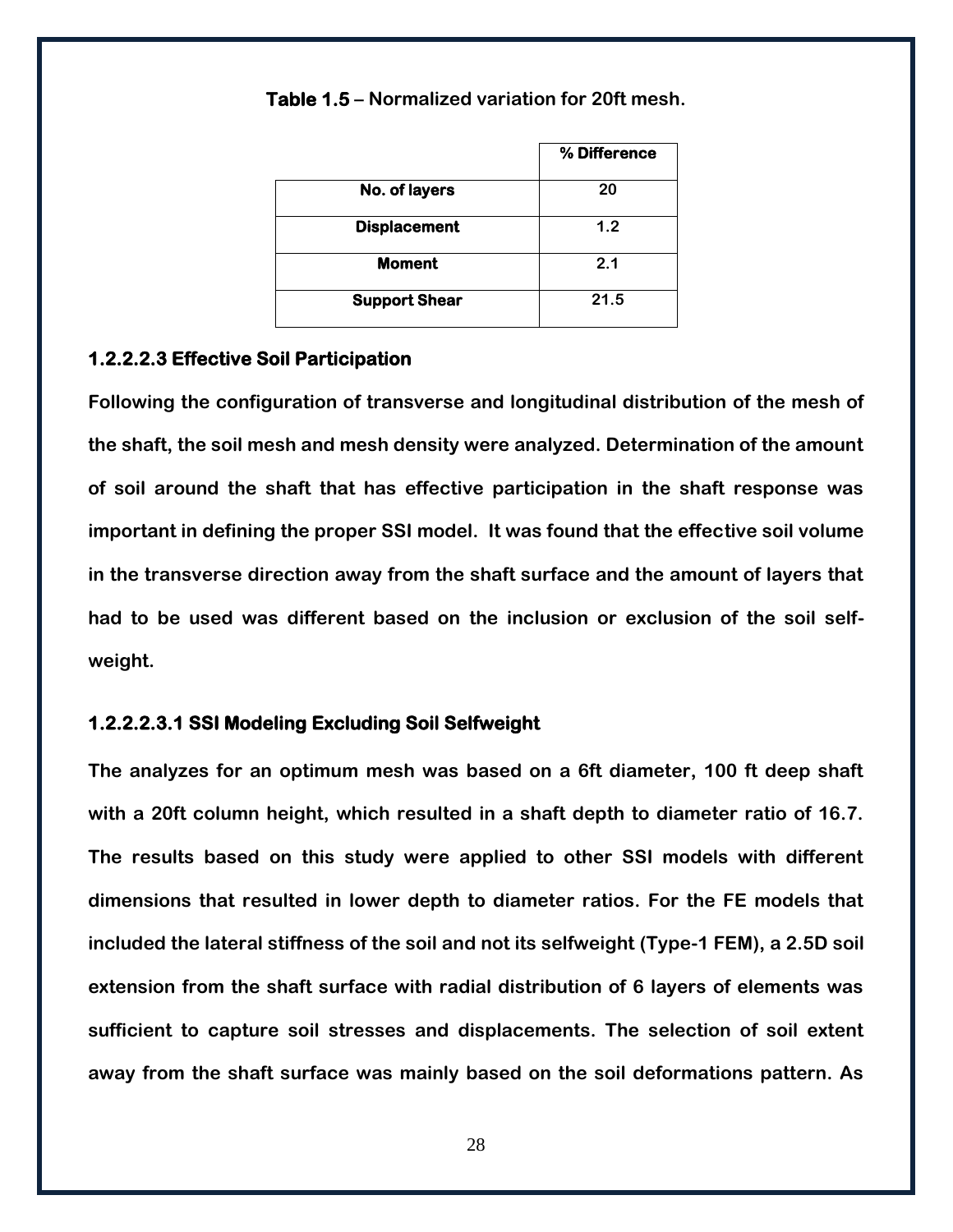**can be seen from figure 1.21 the variations in displacement, moment, and maximum** 

**contact pressure beyond 2.5D were not significant.** 











**Figure 1.21 – Variations in (a) displacement (b) moment and (c) maximum contact pressure**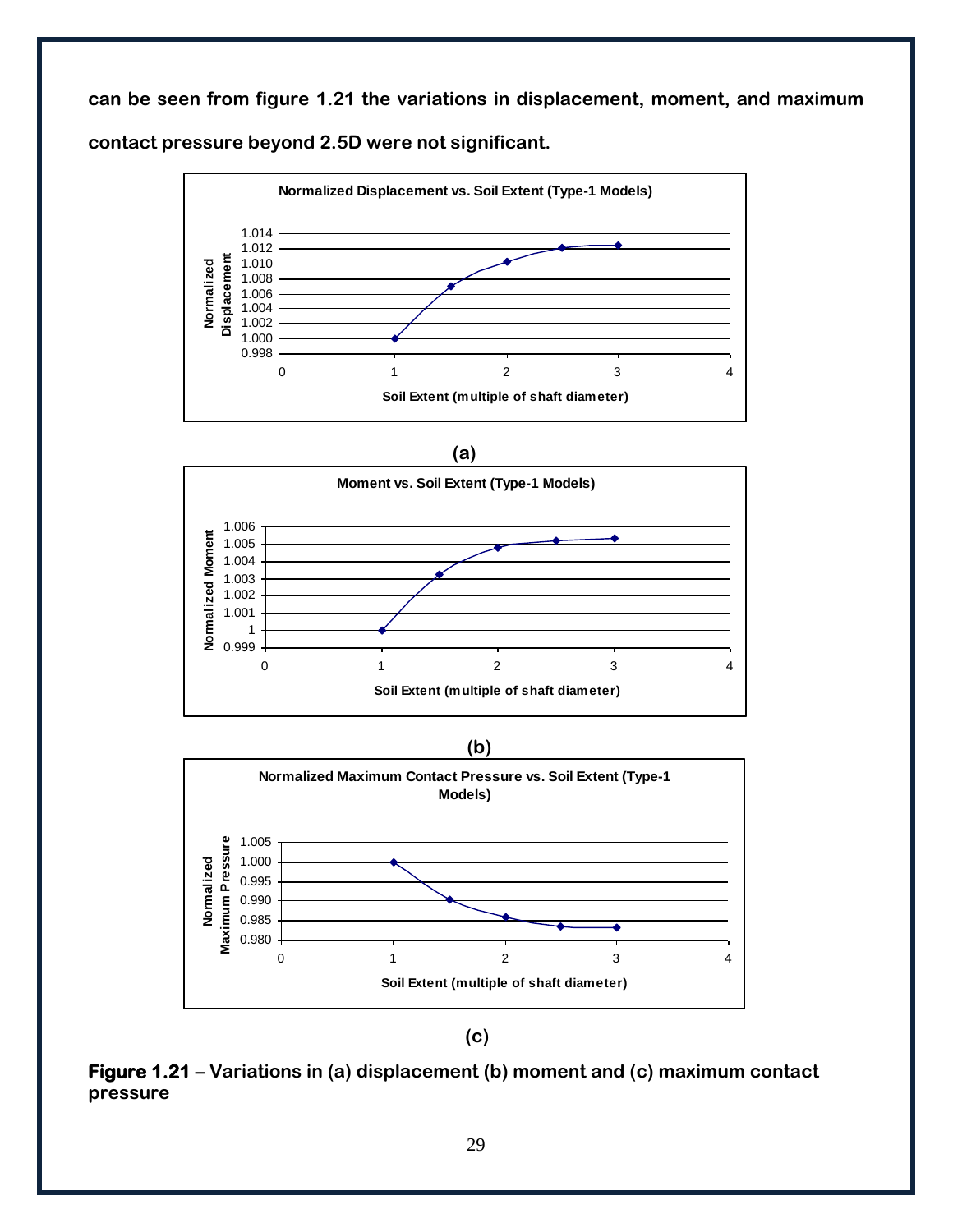**The patterns of lateral displacements of the soil are shown in figure 1.22. This figure clearly shows that the 2.5 D soil extension is sufficient to model the soil-structure system in this study. This capability to monitor the full soil deformations in this model enables us to analyze the fixity conditions and effects of poisson's ratio of soil on the shaft behavior as a part of parametric analysis. Therefore the 2.5D model was used throughout the studies where the soil selfweight was not included.**



**Figure 1.22 – Lateral soil displacements with different soil extensions.**

**Following the determination of the optimum soil extension, the division of this extension was configured. The 2.5D soil extent was divided in to 2,3,4,5 and 6 layers and analyzed under a 50 kip lateral loading. The division of the soil extent away from the shaft surface and the displacement patterns associated are shown in figure1.23.** 



**Figure 1.23 – Variation of displacements with different layering.**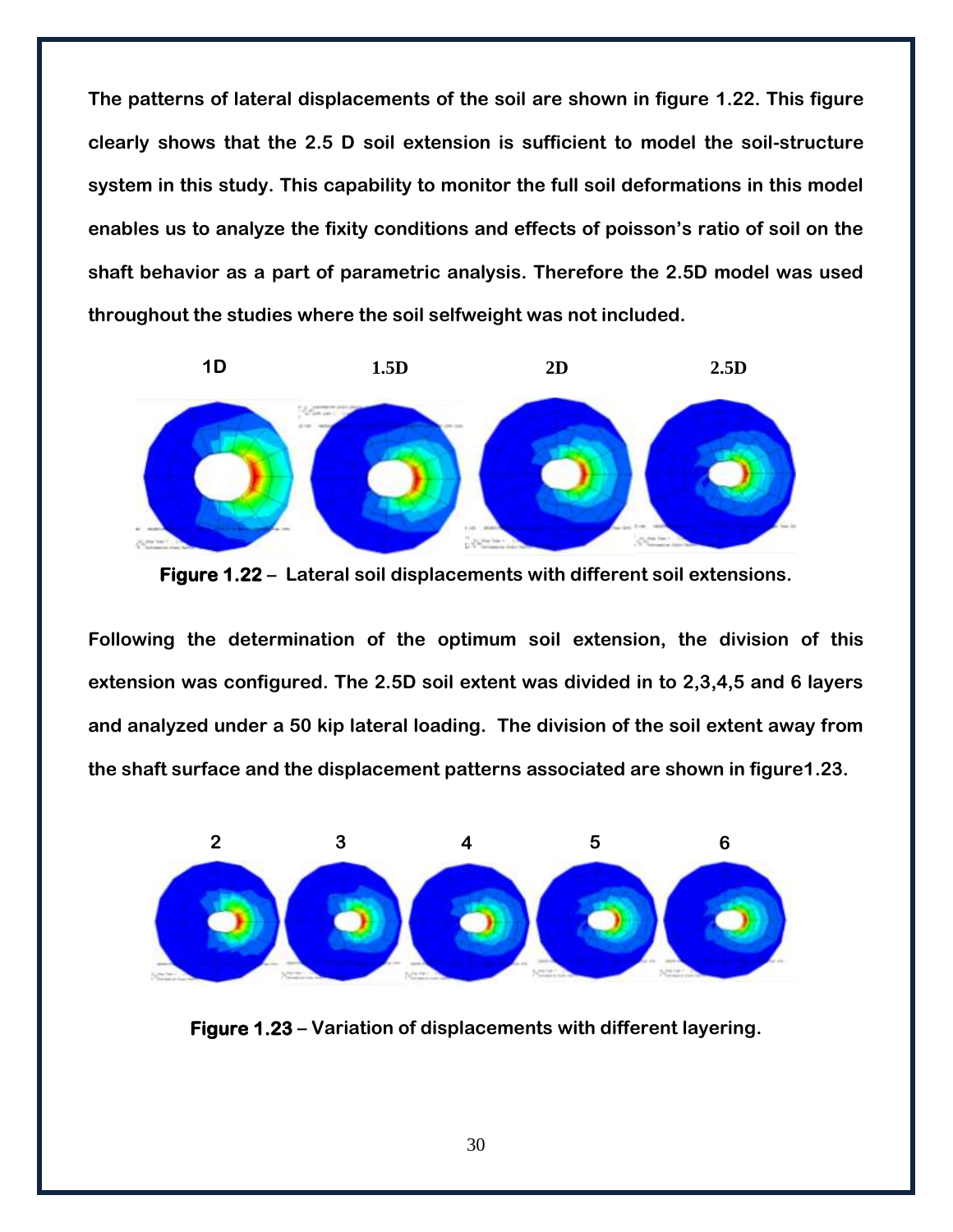**The soil deformation patterns as well as the displacement values are completely captured in a 6-layer model. The variation of normalized displacements with number of layers is shown in figure 1.24. An increase in layers from 2 to 6 results in an increase in displacement of 3%. Note that the final layer of soil elements is reserved for the infinite elements that represent soil infinite extension in the transverse direction.**



**Figure 1.24 – Percentage increase in displacements with increasing number of layers.**

**The configuration of the transverse and longitudinal division of the mesh has so far been decided based on the variation of the displacement, moment and other response quantities. No mention has been made of how the stresses within the soil are distributed and how well this distribution is captured.**

**The stress distribution in the soil is related to gradients of the field quantity, and gradients in a given element depend on field quantities at nodes attached to that element. In general, adjacent elements display different states of stress at a node they share. Therefore, stress contours are actually discontinuous across interelement boundaries. Large discontinuities indicate coarse discretization, while**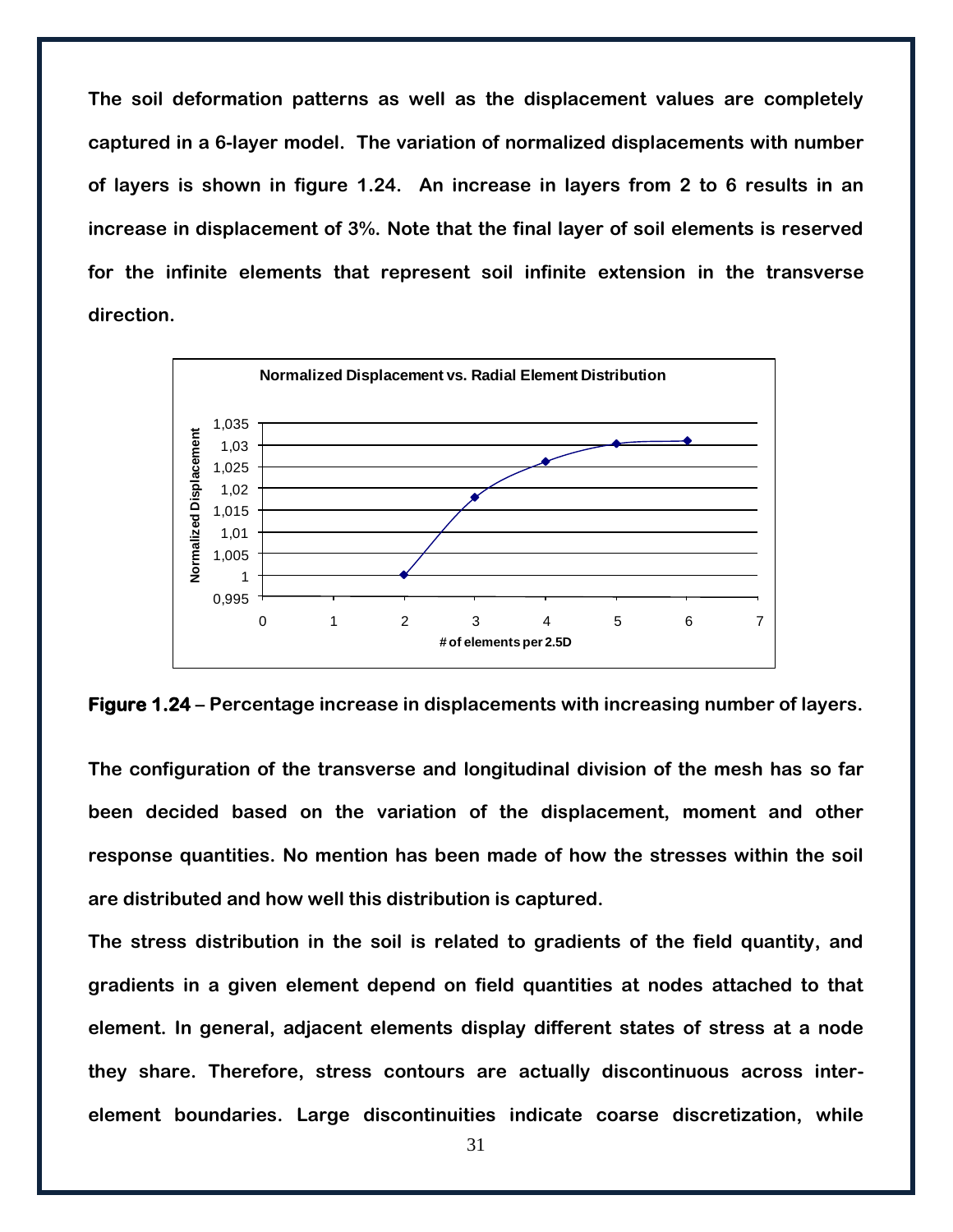**almost continuous bands indicate unnecessarily fine discretization. However, typical FEM softwares average the nodal values calculated from the stress functions defined within the elements, hence providing a continuous stress contour across the model. Although the smoothed and averaged version of the stress contours is visually pleasing, it could be physically misleading. Therefore in the model developing and optimization stage, it is helpful to command the software to plot the discontinuous version of the stress plots in order to have an understanding of how well the model is constructed. It is desired to have this inter-element averaging of stress to a low value providing that the functions defined in neighboring elements terminating at a common node do not have a large difference in their values. The larger this difference is, less precise are the obtained results. This can be avoided by using an optimum number of elements to define the model. Therefore, checking the degree of discontinuity is a way to validate model optimization. To this end an invariant stress quantity; the Von Mises contours are presented in figures 1.25 and 1.26 for 100ft and 50ft shafts with 10, 20 and 40 longitudinal layers for 6 transverse layers. The vertical cross-section of the soil model is presented in these figures. The stresses are caused by the lateral movement of the shaft (not shown), which is inside the void space between the left and right soil cross section. Plot (a) in figure 1.25 shows the discontinuous Von-mises distribution in a 10-layer vertical and 6 layer lateral model. Plots (b) and (c) show the 20 and 40-layer versions respectively. Note how the maximum Von-mises stress changes from 1.185 ksf to 1.070ksf with an approximate 11% decrease, when the number of layers is changed from 10 to 20 and to 1.066 ksf when the number of layers is changed from 20 to 40. Also note the reduction in the discontinuity of stress**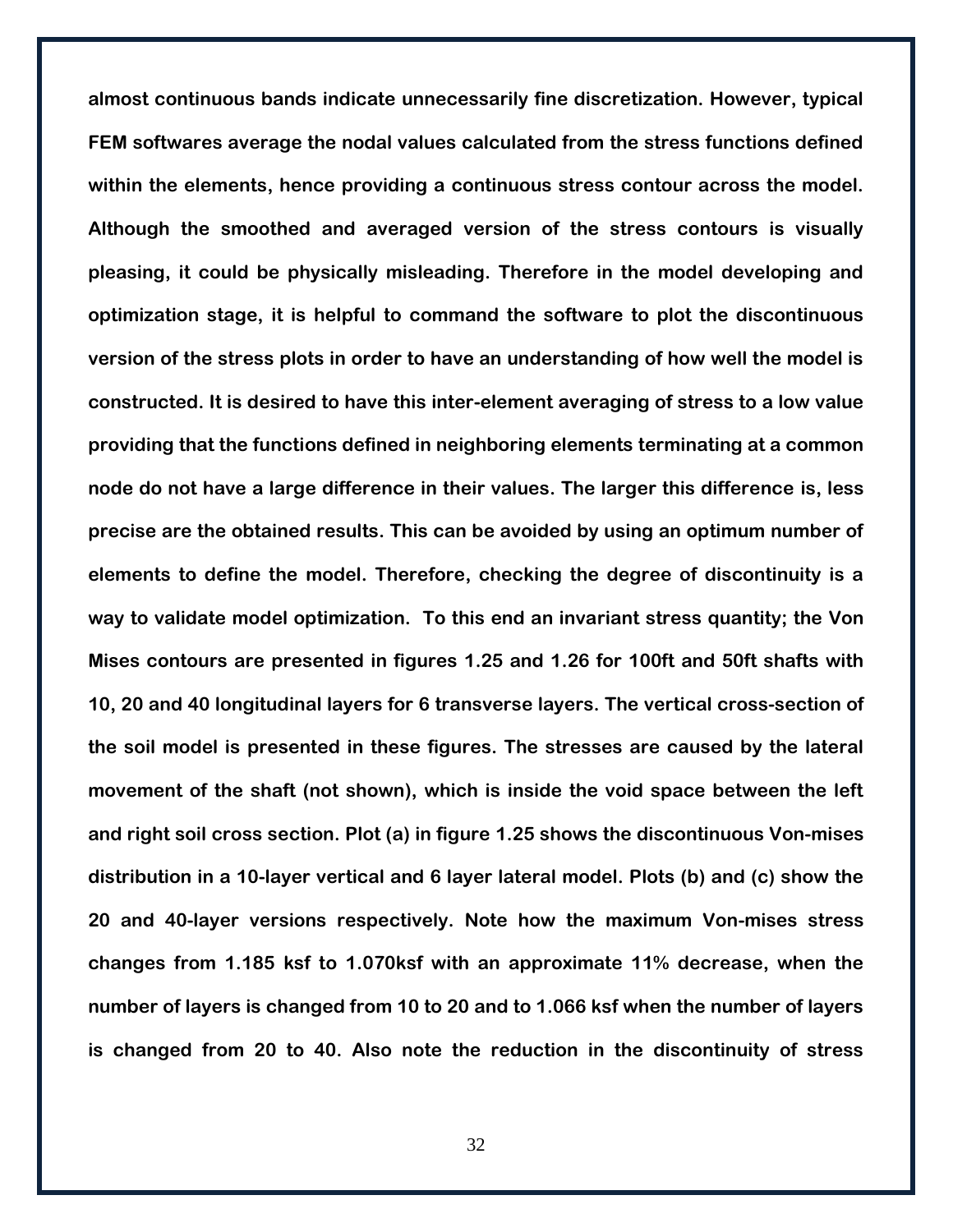**contours on an element-by-element basis as the number of layers is increased. Plot (d) is the averaged version of plot (c).**



**Figure 1.25 – Von mises and pressure contours for 100ft deep shaft Plot (e) in figure 1.25 shows the pressure stresses within the soil. Note the positive pressure at the top-right and low-left part of the upper half of the model. The pressure profile gives us information about the movement of the shaft and the effective depth of the shaft that participates in resisting lateral loads. From this plot it is seen that the majority of the contribution to lateral loads comes from the top half of the shaft. The figures and discussion above is repeated for 50ft shaft in figure 1.26.**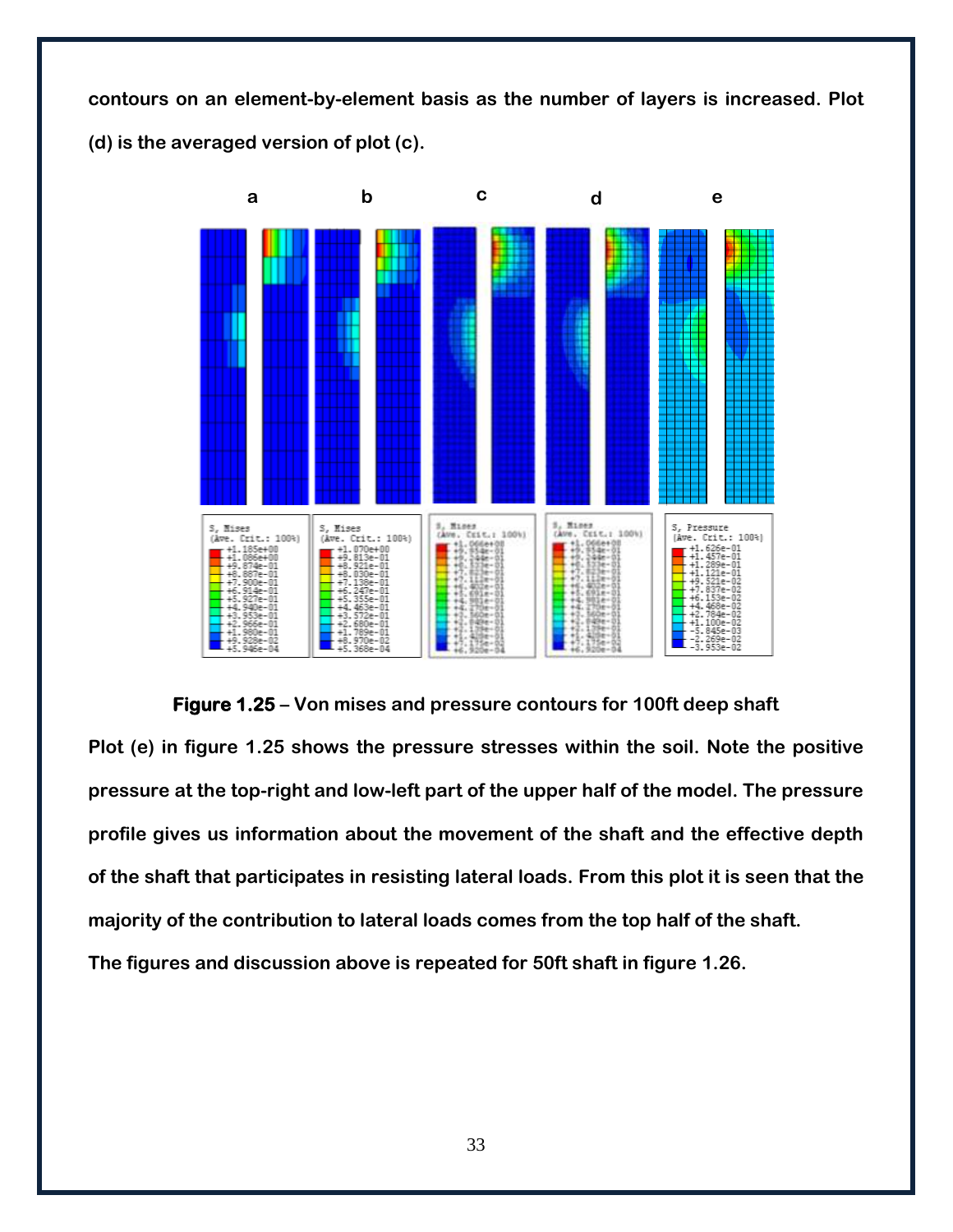

 **Figure 1.26 – Von mises and pressure contours with for 50ft deep shaft.**

**Note that unlike the slender case of 100ft deep shaft with 6 ft diameter, the case of the 50ft deep shaft with 6 ft diameter shows that, the portion of the shaft effective in resisting lateral load has extended almost the full length of the shaft.** 

**The analysis of the deformation characteristics of the shaft as well as the stress distribution within the model led to the decision of using a FEM with element sizes 2.5% vertical size of the structure and a 4 element per quadrant distribution with soil extension of 2.5D divided in 5 layers. The proposed model for Type-1 FEM is shown in figure 3.27. Total number of d.o.f is 20793 and the total number of elements is 5696, of which 640 are CIN3D8 elements, 3856 are C3D8 elements and 1200 are C3D8R elements. The average analysis time on a 2.4Ghz PC was 10 minutes. Figure 1.28 shows displaced shape of a laterally loaded 100ft shaft.**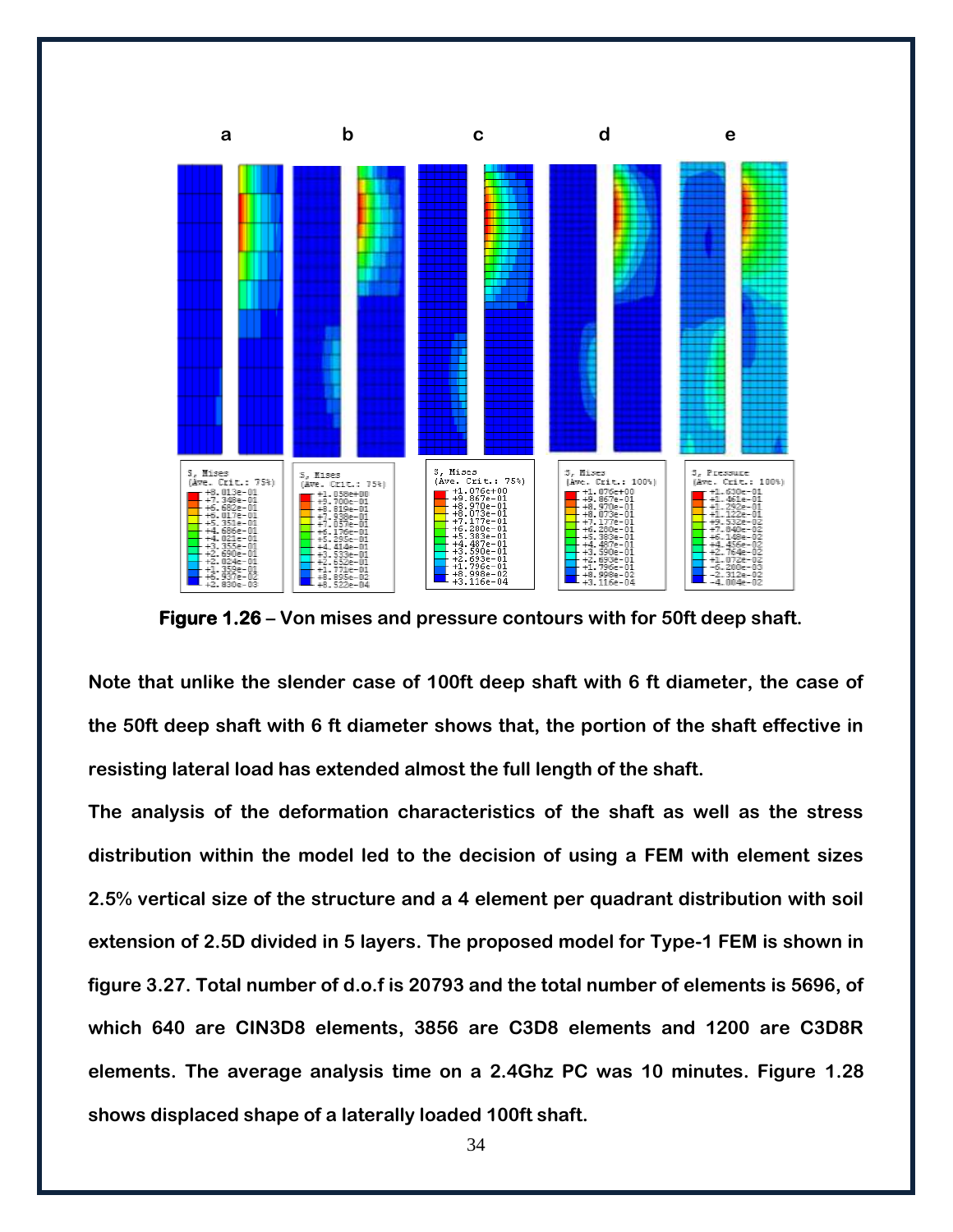









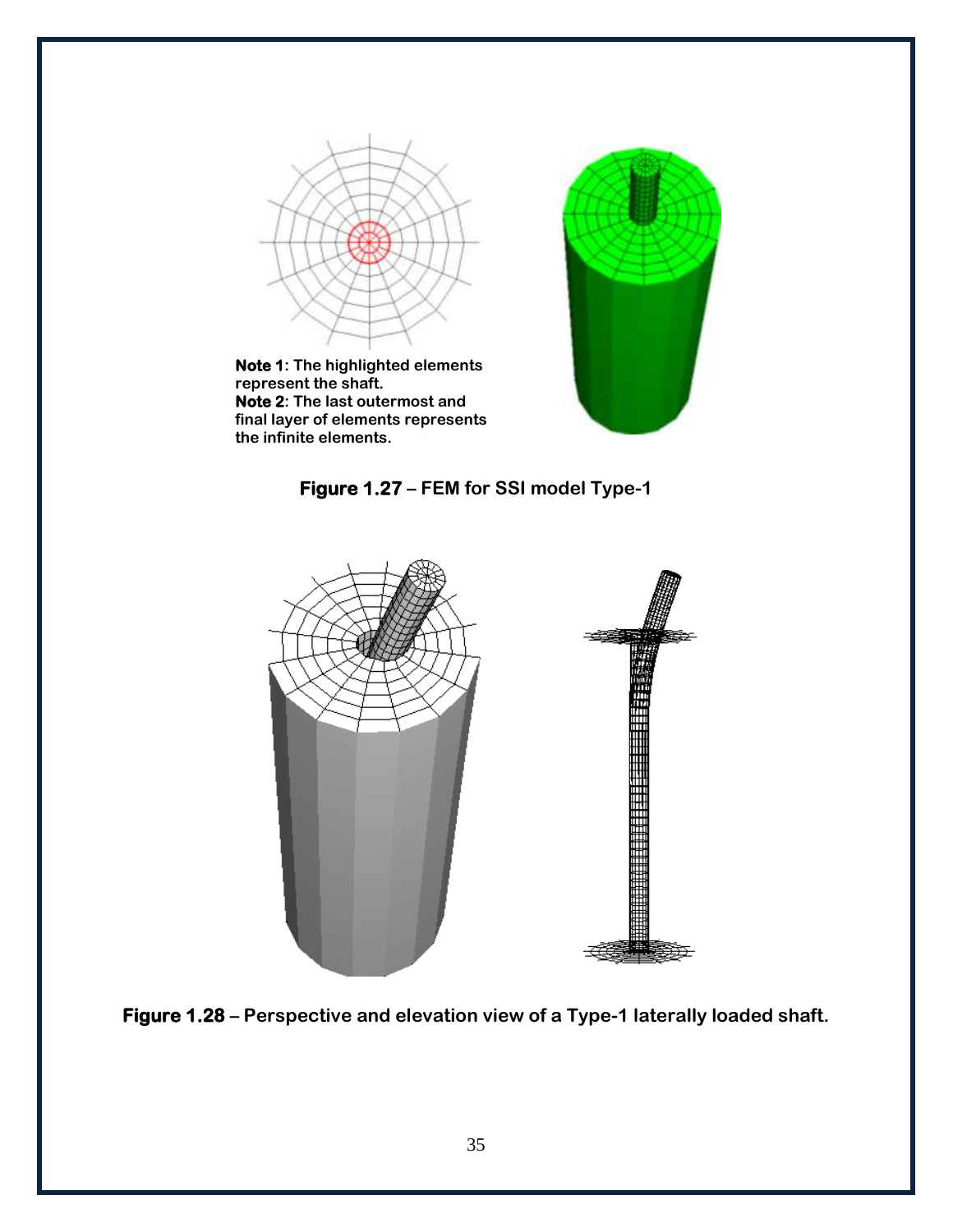#### **1.2.2.2.3.2 SSI Modeling Including Soil Selfweight**

**In this FE model, the soil selfweight was included and the soil domain within the SSI model had to be extended (Type-2 FEM). The reason for this extension was the amount of soil around the shaft that contributed to confinement of the drilled shaft reached a wider zone than the Type-1 model. When the soil weight was included, the effective soil volume around the shaft had more influence on the shaft response compared to the case with no soil selfweight. The effective soil mass was approximated through the depth of the soil layer and the friction angle of the soil as proposed in section 1.1.1.2. In the Type-2 FEM, single soil layer i.e. dense dry sand extends the whole depth of the shaft. To this end, in order to see the contributing soil mass around the drilled shaft, various models with different soil extensions were analyzed in order to validate the assumed extension. The soil was extended from 1D to 10D away from the shaft surface and the resulting displacements and moments were recorded. Once the point of convergence was established, the amount of element layers within this optimum distance were decided through a series of models that included element layers ranging from 5 to 10. From figures 1.29 (a), (b) and (c) it is seen that the parameters of interest converge to a boundary value at a soil extension of about 8D from the shaft surface compared to 2.5D when the selfweight was not included. The above results showed that the variation of results beyond 6D were minimal. The rate of change of the results obtained from an extension of 6D to 8D is very small and extending the soil layer beyond 8D does not change the confinement effects on the shaft.**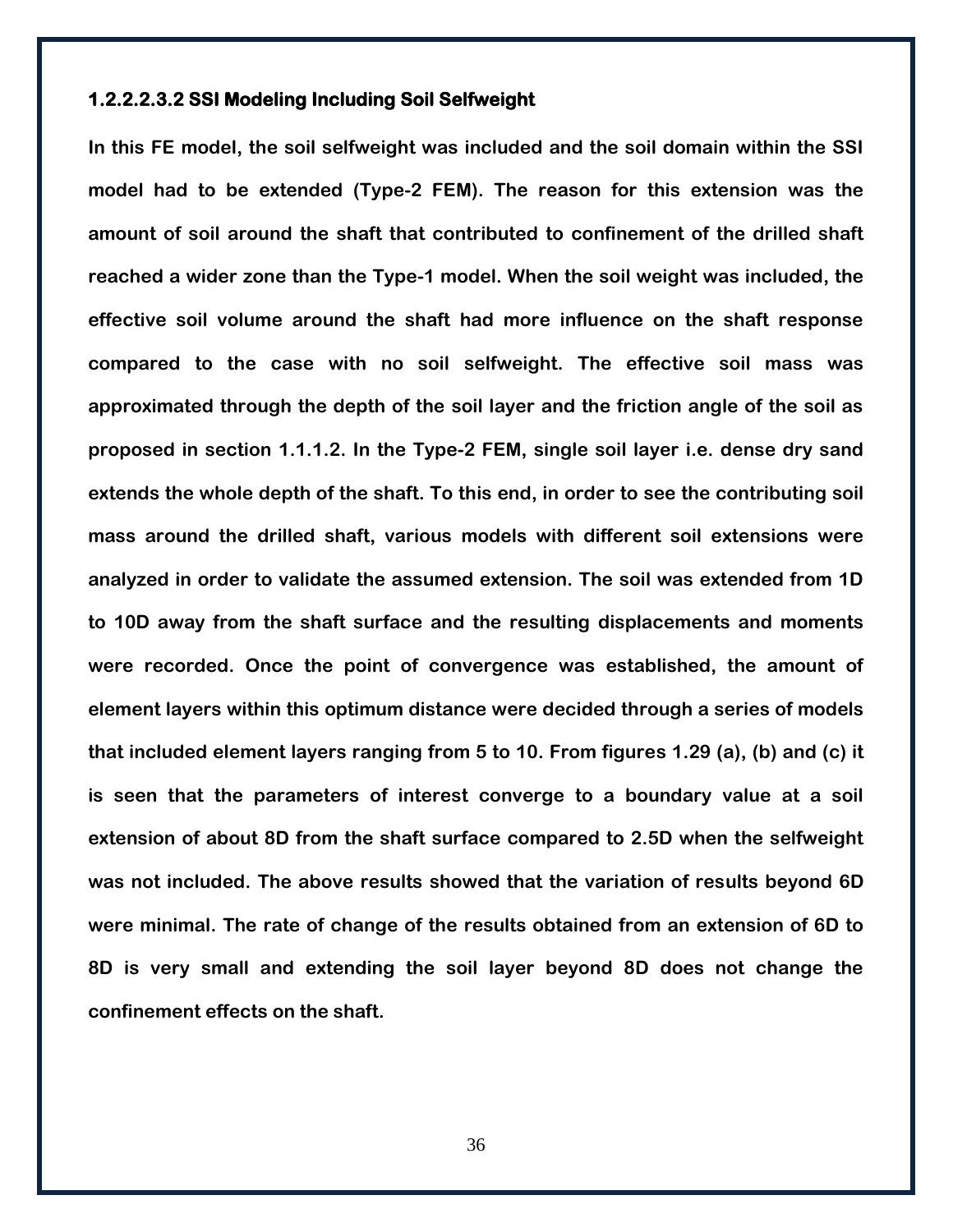

#### **(a) Maximum displacements normalized with respect to 0.5D soil extension.**



#### **(b) Maximum moment normalized with respect to 0.5D soil extension.**



#### **(c) Maximum pressure normalized with respect to 0.5D soil extension**

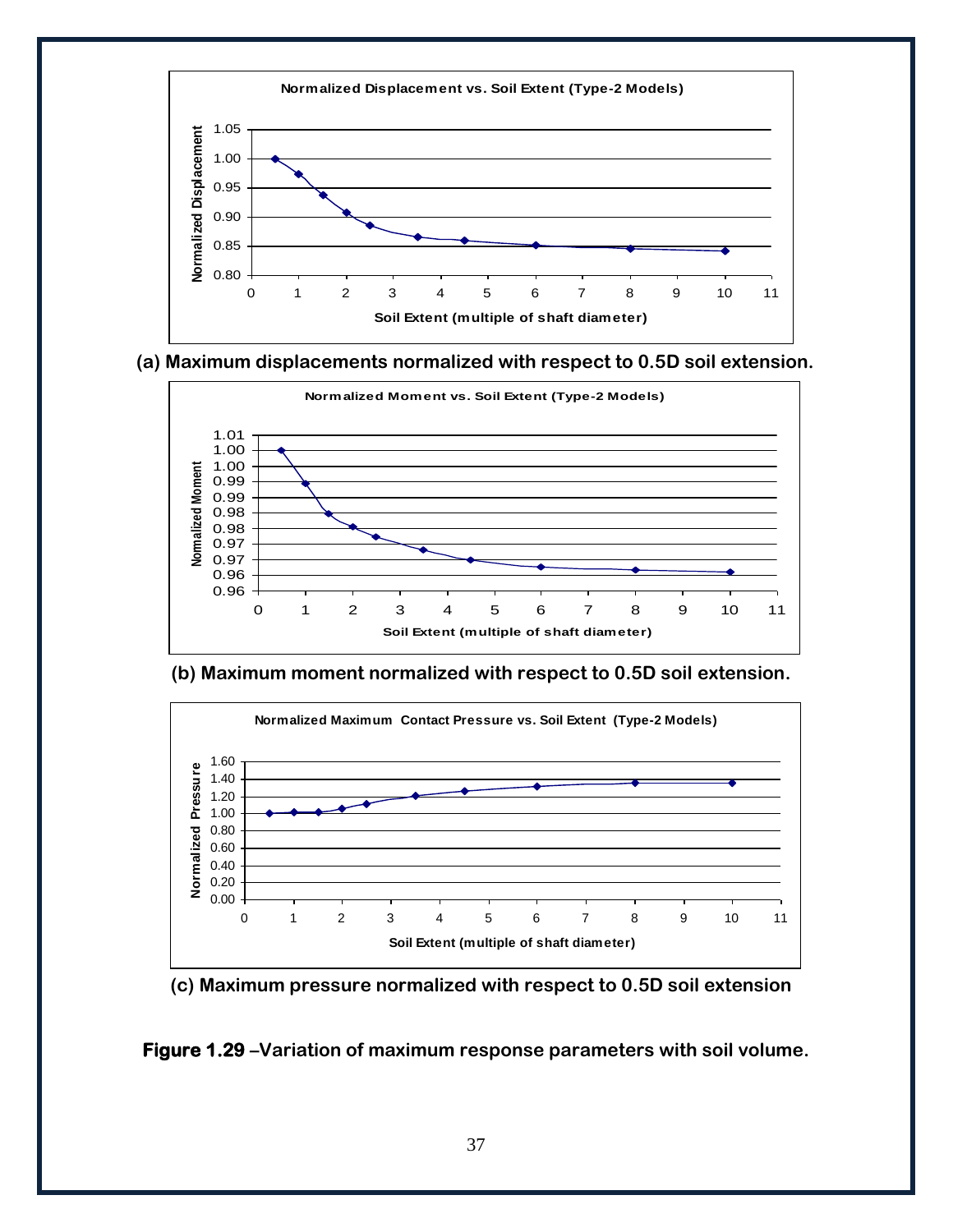**For the shaft dimensions analyzed; 6D equals a distance of 36 ft and 8D equals a distance of 48 ft. According to the proposed equation in section 1.1.1.2 the effective extension turns out to be E=L.cos(45°+36°/2)=45.4ft where**  $\phi$ **=36°. The result obtained from this equation is approximately 7.5D. Thus the results obtained from the FEM are in agreement with the expected value from equation (2) in section 1.1.1.2. An 8D soil extension was selected for the models used in this study.** 

**Once the extension was set, the soil mesh was determined. The number of elements used within this extension varied and the displacements were obtained under the same loading conditions. Figure 1.30 shows the effect of the radial distribution of elements for the 8D soil extension. Although the differences did not vary significantly as in the case for for Type-1 FEM, the increase in the number of elements from 5 to 11 within the soil effective zone resulted in a 3% difference change in displacement. This increase is due to the use of more finite elements within that distance.**



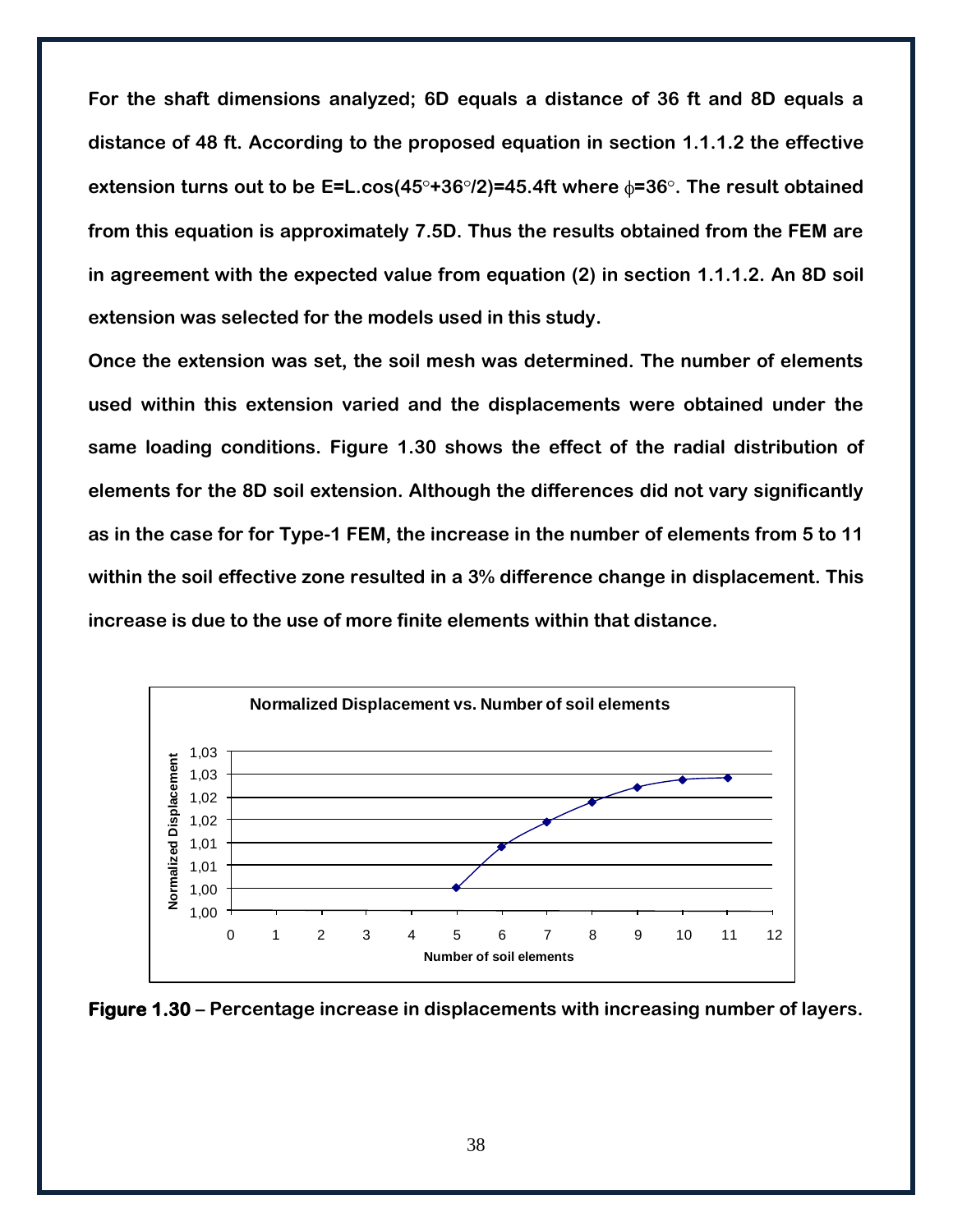**The decision made for selecting the soil effective zone and mesh size was not based on the displacements and moments alone. A study of discontinuous stress contours was also conducted as well. Figure 1.31 shows the discontinuous stress distribution among the soil elements under the self-weight of the soil. The argument for Type-1 FEM also applies for the Type-2 FEM. An increase in the number of element in the transverse direction reduces the discontinuities of the element-based stresses. Also the change in maximum Von-mises stress value from 5.528ksf to 6.212 ksf resulted in an approximate 11% increase. The use of element size approximately 10% of the soil extension was shown to be sufficient.**



**Figure 1.31 – Von mises stresses in 4 and 8 layer meshes**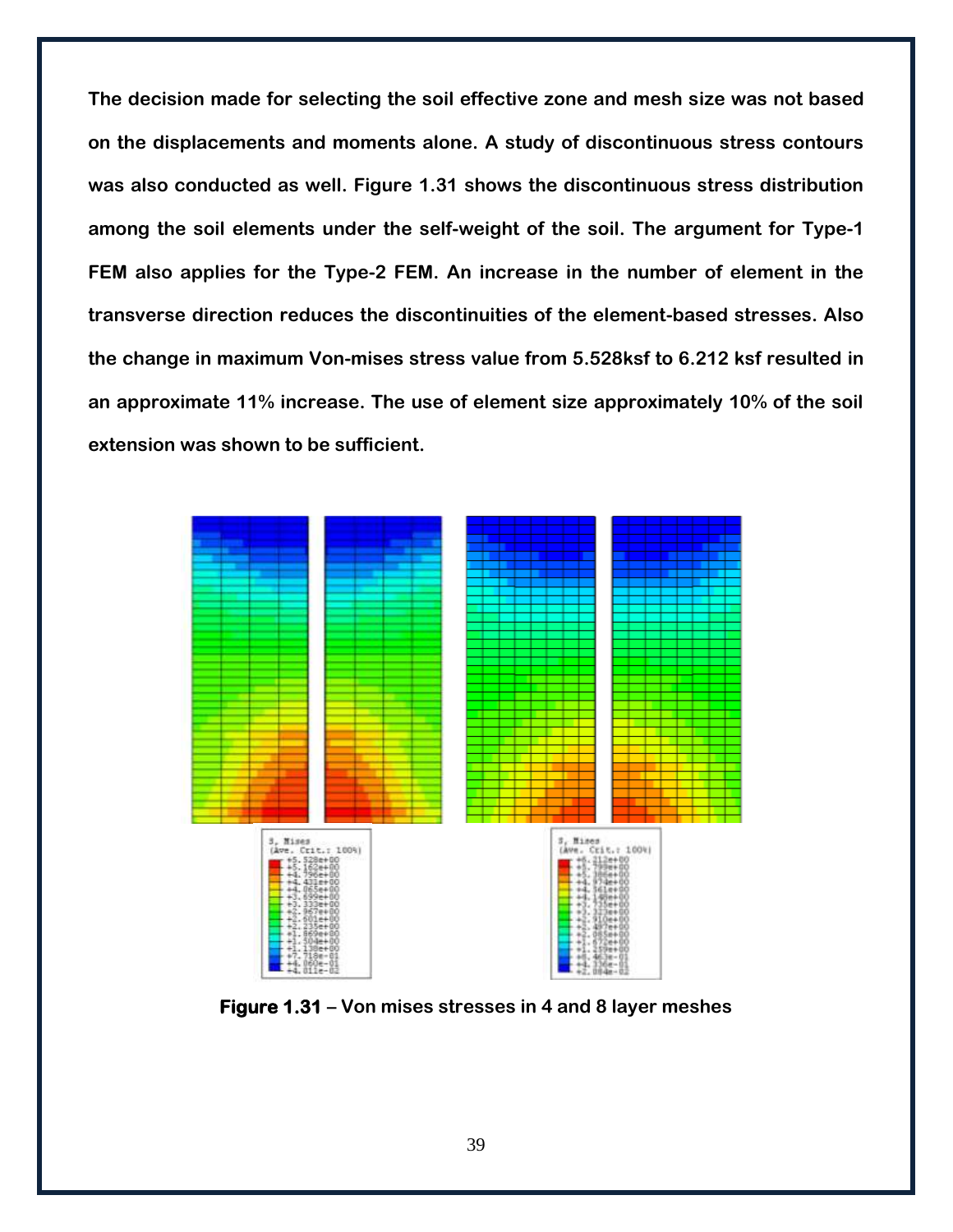**Based on these results it was decided that the effective soil extension is a function of the stability criteria of the soil, which is case dependent. The inclination of the failure plane, which is dependent on the internal friction angle of the soil and the soil layer depth are the main factors that determine the extent of soil in the FEM. In cases where there were multiple layers of soil along the depth of the shaft, the combination of individual layer depth and individual friction angle that gives the maximum soil extension should be used. In the model analyzed in this section, only one single soil layer was used that extended the whole depth of the shaft. Thus the effective soil mass around the shaft is related to the depth of the shaft and the friction angle. Figure 1.32 shows the model for Type-2 SSI model with 8D extension and 8 divisions. This model was used in this study when the selfweight was included. The total number of d.o.f is 24681 and the total number of elements is 6960, of which 640 are CIN3D8 elements, 5120 are C3D8 elements and 1200 are C3D8R elements. The average analysis time on a 2.4Ghz PC is 12 minutes.**





**Note 1: The highlighted elements represent the shaft.**

**Note 2: The outer layer represents the infinite** 

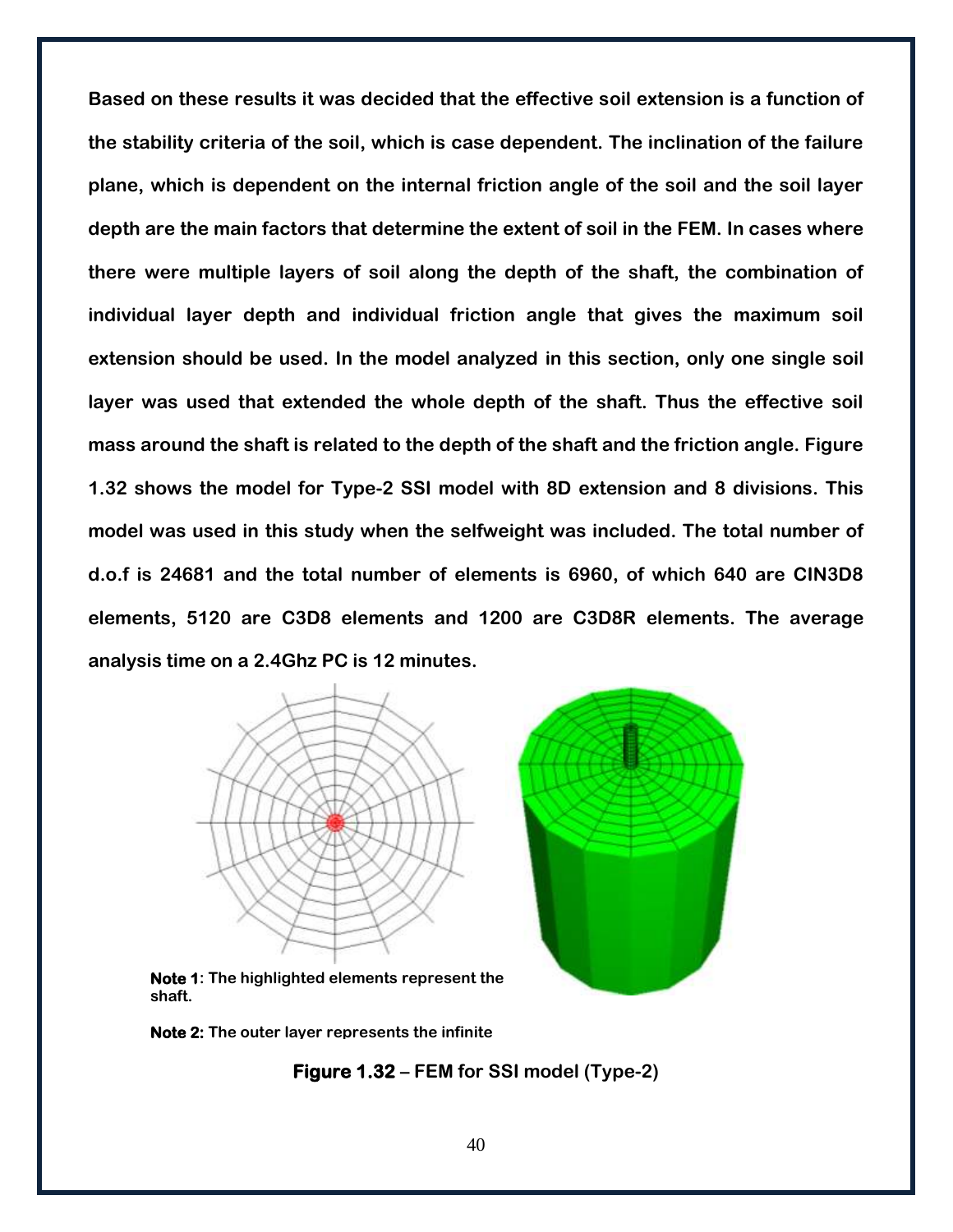**Figure 1.33 shows the soil displacements due to selfweight and the shaft displacement due to lateral load. The loading sequence in the analysis was divided into 2 steps: (1) soil deformations followed by, (2) lateral loading on the shaft.** 



**Figure 1.33 – Perspective and elevation view of a Type-2 laterally loaded shaft.**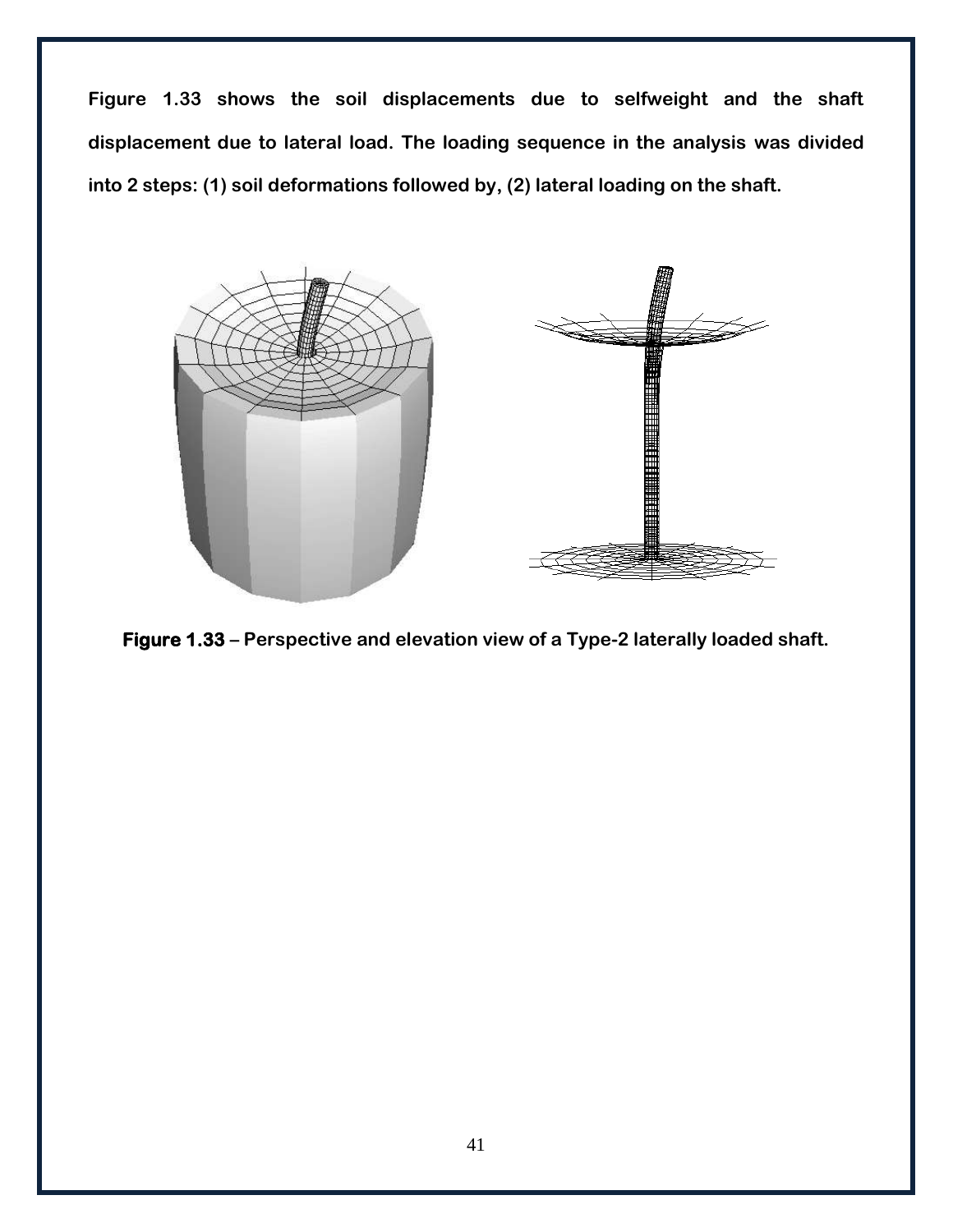# <span id="page-43-0"></span>**REFERENCES**

- **1. ABAQUS Standard/Explicit Manuals versions 6.3&6.4**
- **2. Anderson, Townsend. (2002) "A Laterally Loaded Pile Database". Deep Foundations 2002: An International Perspective on Theory, Design, Construction, and Performance pp. 262-273**
- **3. Baker (1993). "Use of Pressuremeter in Mixed Highrise Foundation Design". Design and Performance of Deep Foundations: Piles and Piers in Soil and Soft Rock pp. 1-13**
- **4. Boulanger, Hutchinson, Chai, Idriss (2004). "Estimating Inelastic Displacements for Design: Extended Pile-Shaft-Supported Bridge Structures" Earthquake Spectra, Vol. 20, No. 4, pp. 1081-1094.**
- **5. Bowles (1997). "Foundation Analysis and Design 5th Edition" MacGraw-Hill Companies**
- **6. Briaud, Buchanan (2000) "Introduction to Soil Moduli".**
- **7. Briaud, L.L., Smith, T.D. Tucker, L. (1985). "Pressuremeter Design Method for Laterally Loaded Piles," Proceedings of the XI International Conference on Soil Mechanics and Foundation Engineering, San Francisco, CA, U.S.A.,**
- **8. Briaud, Johnson, Stroman (1984). "Lateral Load Test of an Aged Drilled Shaft" Laterally loaded deep foundations: Analysis and performance, STP 835 pp. 172- 181**
- **9. Britto, Gunn, (1987) Critical State Soil Mechanics Via Finite Elements Ellis Horwood Limited**
- **10.Chen, Liu (1990). "Development in Geotechnical Engineering 52 -Limit Analysis and soil plasticity" -Elsevier Publishing**
- **11.Chen, Mizuno (1990) "Developments in geotechnical engineering53 -Nonlinear Analysis in Soil Mechanics Theory and Implementation"- Elsevier Publishing**
- **12.Chen (1975) "Development in Geotechnical Engineering 7 -Limit Analysis and soil plasticity"- Elsevier Publishing**
- **13.Choi, Oh, Kwon, Kim. (2002) "A Numerical Analysis for Axial and Lateral Behavior of Instrumented Steel Pipe Piles". Deep Foundations 2002: An International Perspective on Theory, Design, Construction, and Performance pp. 289-304**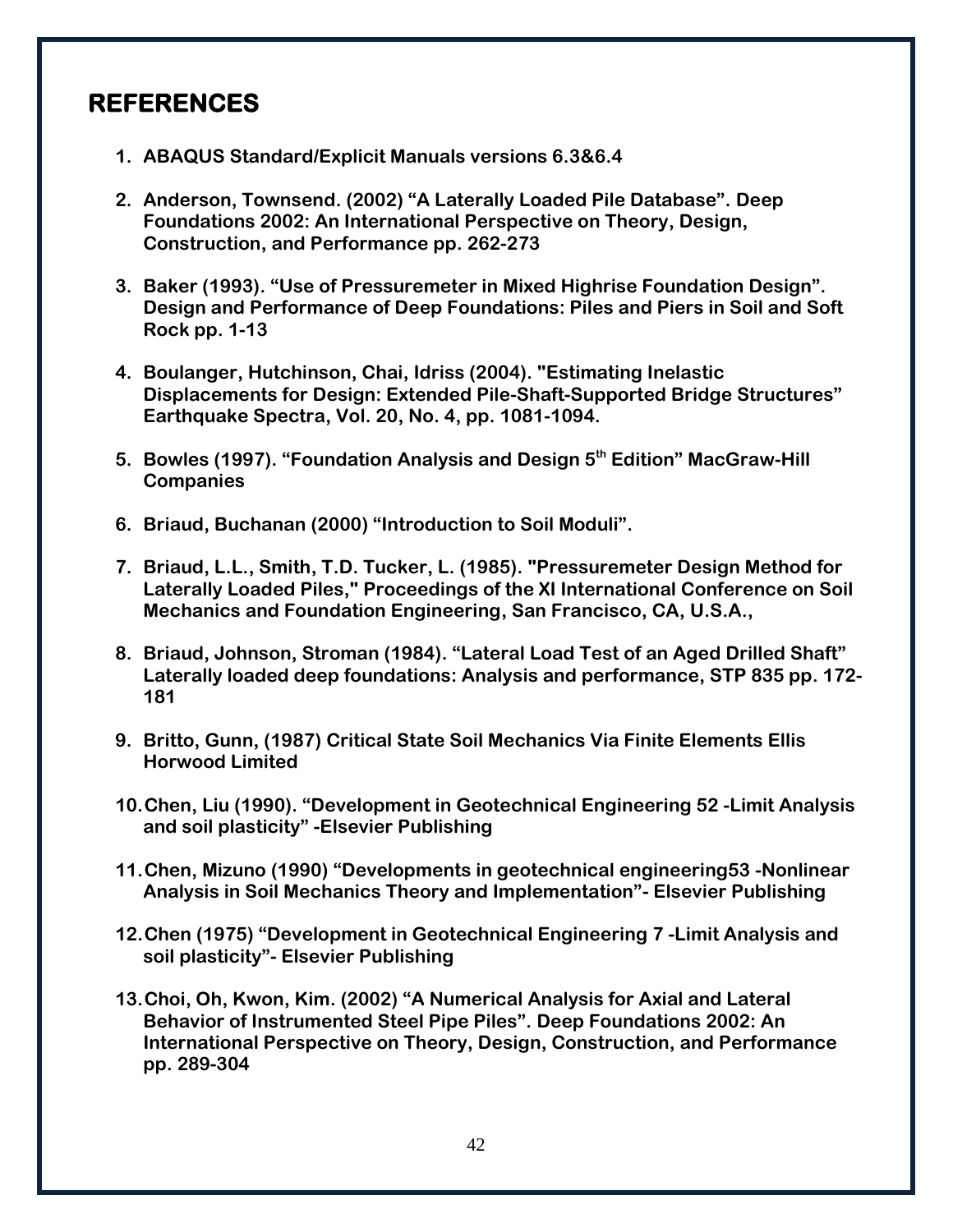- **14.Cook, Malkus, Plesha, Witt (2002). "Concepts and Applications of Finite Element Analysis 4th Edition" John Wiley and Sons Inc.**
- **15.Dameron, Arzoumanidis, Bennett, Malik (1999). "Seismic Analysis and Displacement Based Evaluation of the Brooklyn-Queens Expressway".**
- **16.Das (1999) "Principles of Foundation Engineering 4th edition" PWS Publishing**
- **17.Dessai, Abel (2002). "Introduction to Finite Element Modeling". CBS Publishers & Distributers**
- **18.Duggal, Bohinsky, Chu. (1989) "Comparative Performance of Two Pile Types" Foundation Engineering, pp. 943-956**
- **19.Habigaghi, K. and Langer, J.A. (1984). "Horizontal Subgrade Modulus of Granular Soils". Laterally loaded deep foundations: Analysis and performance, STP 835 pp. 21-34**
- **20.Horvath, (1984). "Simplified Elastic Continuum Applied to the Laterally Loaded Pile Problem". Laterally loaded deep foundations: Analysis and performance, Laterally loaded deep foundations: Analysis and performance, STP 835 pp. 229- 238**
- **21.Horvath J.S. (2002) "Soil-Structure Interaction Research Project:Basic SSI Concepts and Applications Overview" Report No. CGT-2002-2**
- **22.Huang, Ye, Tang. (2002) "Dynamic Coupled Analysis for Earthquake Response of Pile Foundations". Deep Foundations 2002: An International Perspective on Theory, Design, Construction, and Performance pp. 396-404**
- **23.Kappos, Sextos (1999) "Effect of Foundation Type and Compliance on Seismic Response on RC Bridges". Journal of bridge engineering, Vol.6, No.2, March 2001.**
- **24.Kulhawy. (2002) "Observations on Some Shortcomings in Foundation Analysis and Design". Deep Foundations 2002 (GSP 116), pp.1-5.**
- **25.Kulhawy, Cushing.(2002) "Drained Elastic Behavior of Drilled Shafts in Cohesionless Soils". Deep Foundations 2002: An International Perspective on Theory, Design, Construction pp. 22-36**
- **26.Kulhawy, Agaiby, Trautmann (1996) "On large scale model testing of laterally loaded drilled shafts in sand " Geotechnical Testing Journal , vol.v19., no.n1., pp.pp32-40.**
- **27.Kulhawy, F. H. (1991). "Drilled shaft foundations , Foundation engineering handbook".**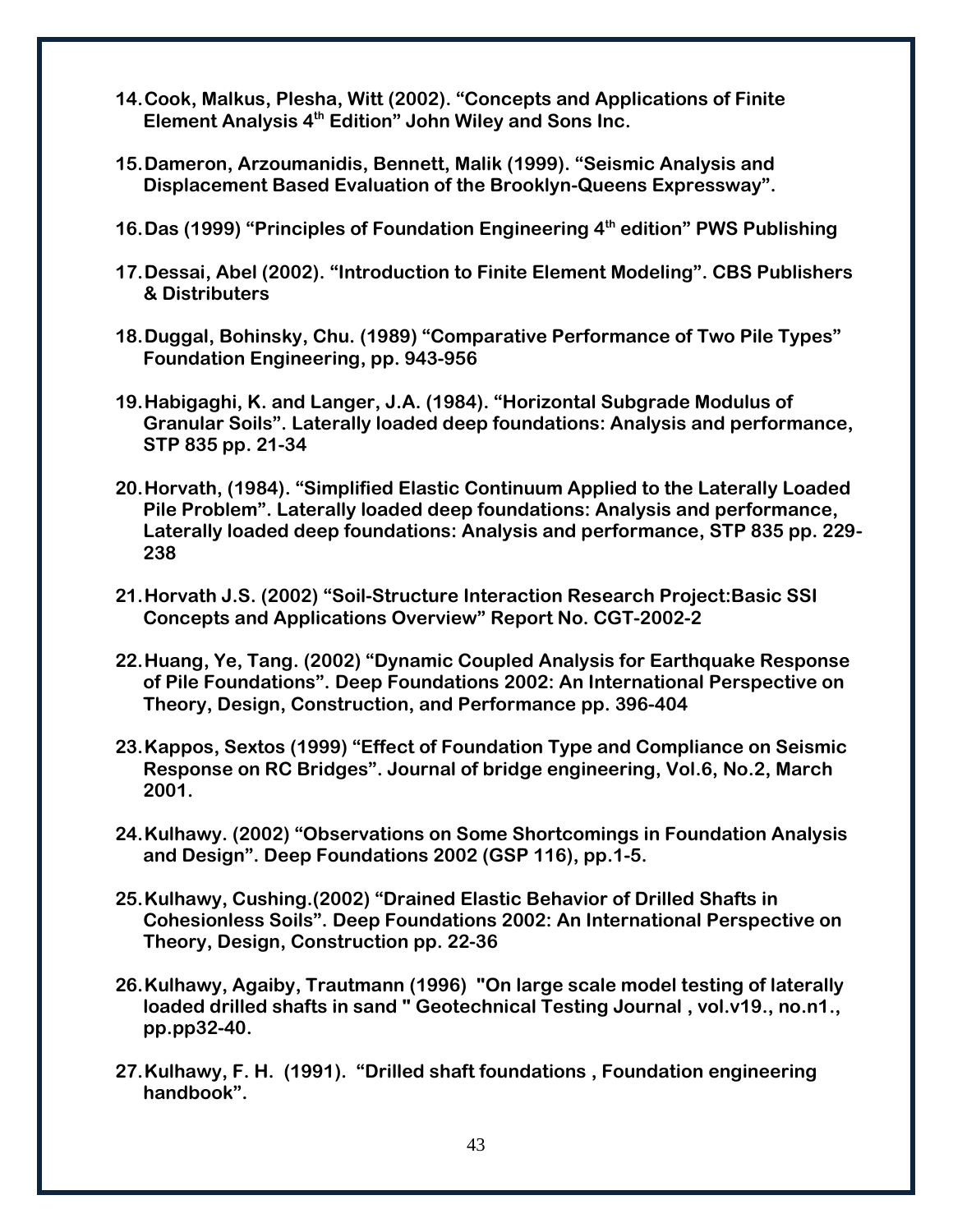- **28.Kumar, Kort, Hosin, and Chong (2004) "Lateral Load Tests on Small Diameter Drilled Piers"**
- **29.Kumar, Alizadeh (2002). "Lateral Load-Deflection Response of Single Piles in Sand".**
- **30.Kort, Kumar, Hosin, Ng (2002) "Lateral Load Tests on Small Diameter Drilled Piers".**
- **31.Lin,Yang, Juang, Lee (2000). "Analysis of Laterally Loaded Piles in a Two-Layered Elastic Medium".**
- **32.Lee, Kane, Bennett, Drumm (1989) "Investigation and Modeling of Soil-Structure Interface Properties"**
- **33.Lee (1991) "Discrete Layer Analysis of Laterally Loaded Piles".**
- **34.Long, Reese (1984). "Testing and Analysis of Two Offshore Drilled Shafts Subjected to Lateral Loads". Laterally loaded deep foundations: Analysis and performance, STP 835 pp. 215-228**
- **35.Luna, Jadi (1998) "Determination of Dynamic Soil Properties Using Geophysical Methods".**
- **36.Macklin, Nelson, Chou (1993) "A Lateral Load Test on Seven Foot Diameter Caissons".**
- **37.Maharaj (1997)"Load-Deflection Response of Laterally LoadedSingle Pile by Nonlinear Finite Element Analysis".**
- **38.Matlock, Reese, (1960). Generalized Solutions for laterally Loaded Piles, Journal of the Soil Mechanics and Foundations Division, ASCE, Vol.86, No SM5, Proc.Paper 2626, pp.63-91**
- **39.Motan, Gabr. (1989) "A Flat-Dilatometer Study of Lateral Soil Response."**
- **40.Neate (1983) "Augered Cast in Place Piles".**
- **41.Neely (1979) "Bearing pressure-SPT Correlations for Expanded Base Piles in Sand".**
- **42.Olson, Clifford, Wright (1983) "Nondestructive Testing of Deep Foundation with Sonic Methods".**
- **43.Petek, Felice, Holtz. "Capacity Analysis of Drilled Shafts with Defects".**
- **44.Pise, P. J. (1983), Lateral Response of Free-Head Pile, Journal of Geotechnical Engineering, ASCE, Vol. 109, No.8 pp. 1126-1131.**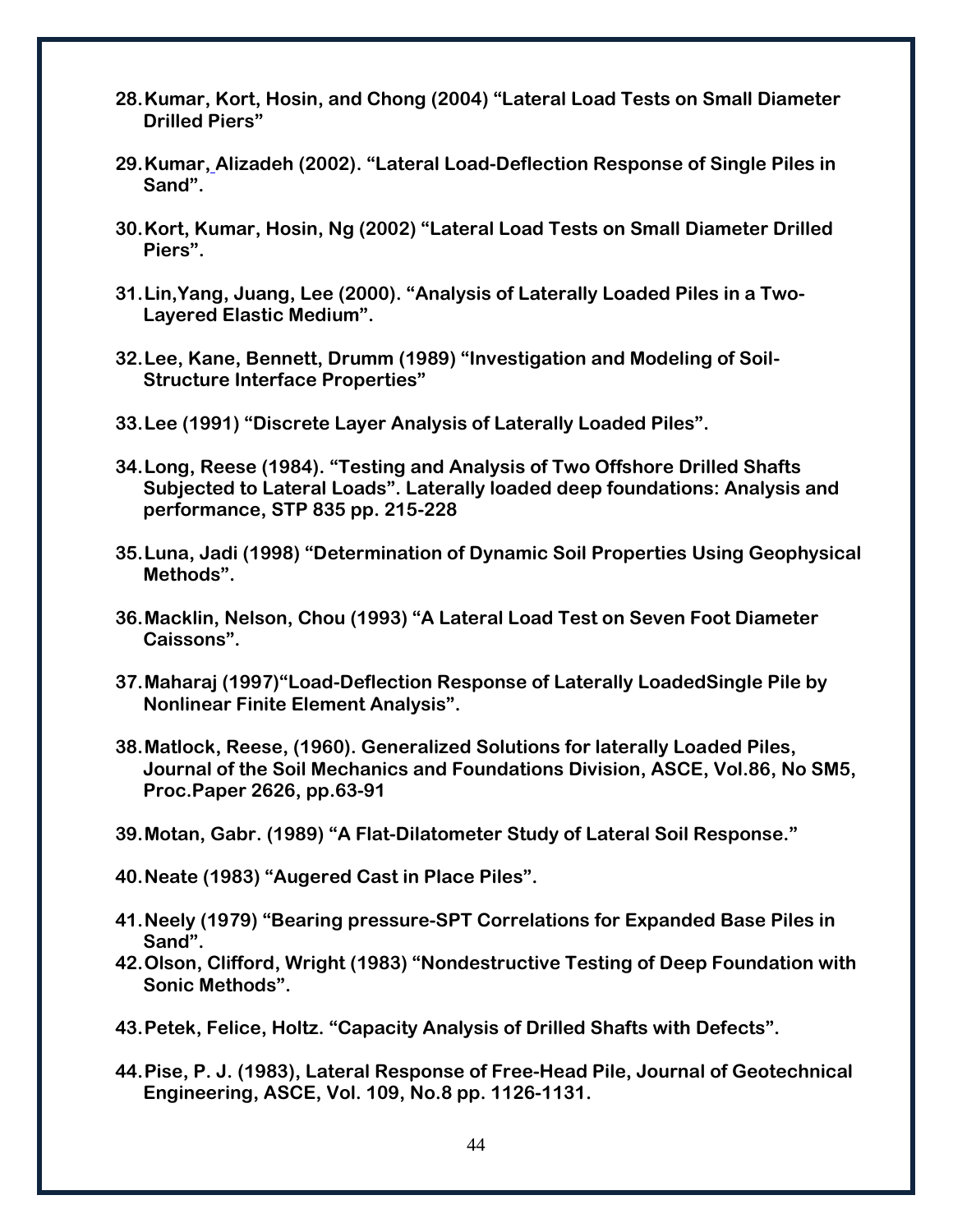- **45.Popov (1998) "Engineering Mechanics of Solids 2nd Edition" Prentice Hall Publishing.**
- **46.Prakash, Sharma (1990) "Pile Foundations in Engineering Practice". John Wiley and Sons Inc.**
- **47.Puppala, Moalim (1986) "Evaluation of Driven Pile Load Capacity Using CPT Based LCPC and European Interpretation Methods".**
- **48.Pyle, R. and Beikae, M. (1984). "A New Solution for the Resistance of Single Piles to Lateral Loading" Laterally Loaded Deep Foundations: Analysis and Performance, STP 835 835 pp. 3-20**
- **49.Reese, Wright, Aurora (1984). "Analysis of a Pile Group Under Lateral Loading". Laterally loaded deep foundations: Analysis and performance, STP 835 pp. 56-71**
- **50.Reese, L.C., and Matlock, H., (1956). "Non-Dimensional Solutions for Laterally Loaded Piles with Soil Modulus Assumed Proportional to Depth", Proceedings, Eighth Texas Conference on Soil Mechanics and Foundation Engineering,**
- **51.Roberston, Hughes (1984). "Design of Laterally Loaded Displacement Piles Using a Driven Pressuremeter". Laterally loaded deep foundations: Analysis and performance, STP 835 pp. 229-238**
- **52.Sogge (1984). "Microcomputer Analysis of Laterally Loaded Piles". Laterally Loaded Deep Foundations: Analysis and Performance, STP 835 pp. 35-48.**
- **53.Smith, T.D., (1989) "Fact or Friction: A Review of Soil Response to a Laterally Moving Pile", Proceedings of the Foundation Engineering Congress, Northwestern University, Evanston, Illinois, pp. 588-598**
- **54.Smith, T.D., Slyh, R. (1986) "Side Friction Mobilization Rates for Laterally Loaded Piles from the Pressuremeter, " Proceedings of the Second International Symposium, The Pressuremeter and its Marine Application", Texas A&M, May ASTM STP 950, pp. 478-491**
- **55.Taciroglu, Rha, Stewart, Wallace, (1999). "Robust Numerical Models for Cyclic Response of Columns Embedded in Soil".**
- **56.Vennalaganti, Endley, Rao (1992) "Lateral Loads on Long piles and piers in granular soils".**
- **57.Wang, Rinne (1999) "Pile Foundation Construction Practice in Stiff Clays with Dense Granular Layers".**
- **58.Woodward, Gardner, Greer. (1972) "Drilled Pier Foundations" McGraw Hill Publishing**